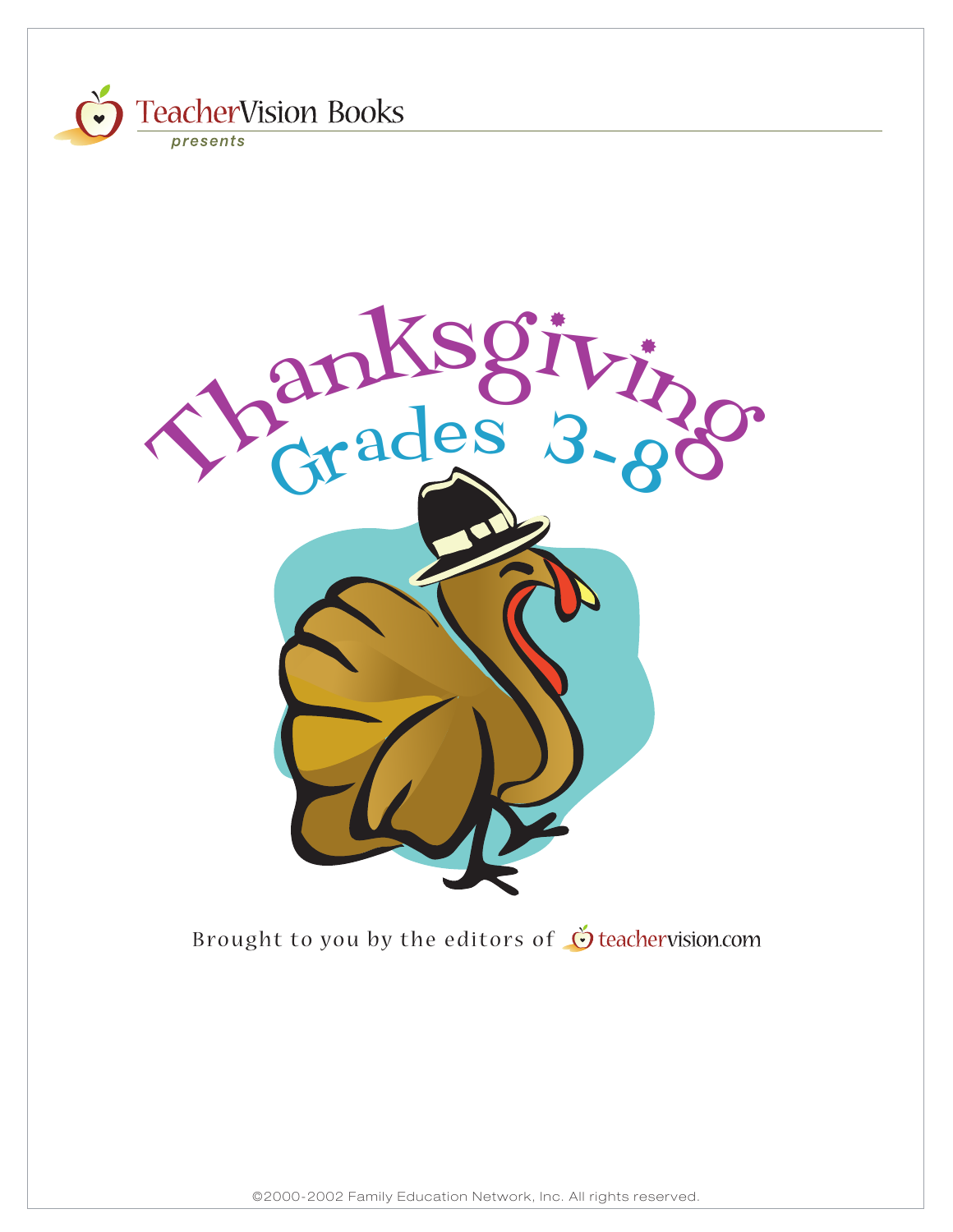# **Contents**

| <b>Art</b>                                               |  |
|----------------------------------------------------------|--|
|                                                          |  |
|                                                          |  |
|                                                          |  |
|                                                          |  |
|                                                          |  |
|                                                          |  |
| Language Arts/Literature                                 |  |
|                                                          |  |
|                                                          |  |
|                                                          |  |
| Sarah Morton's Day, Samuel Eaton's Day, Tapenum's Day 21 |  |
| <b>Math</b>                                              |  |
|                                                          |  |
|                                                          |  |
|                                                          |  |
|                                                          |  |
|                                                          |  |
| <b>Social Studies</b>                                    |  |
|                                                          |  |
|                                                          |  |
|                                                          |  |
|                                                          |  |
|                                                          |  |
|                                                          |  |
|                                                          |  |

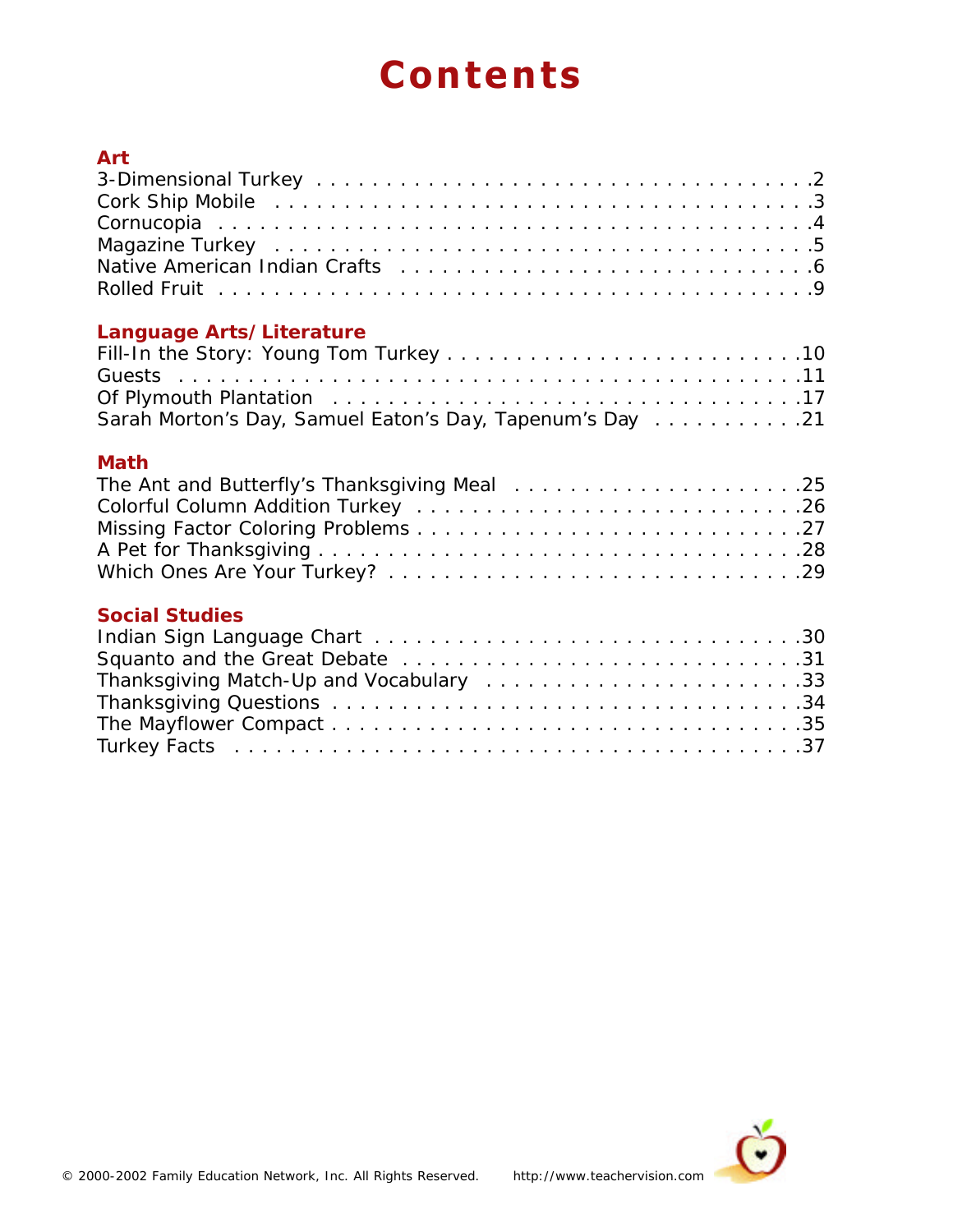## **3-Dimensional Turkey**

#### <span id="page-2-0"></span>**Materials:**

- 1. (1) 9"xl2" light brown construction paper
- 2. (1) 6"xl2" dark brown construction paper
- 3. 1" x6" strips of yellow, orange and light brown construction paper
- 4. scissors and paste or glue
- 5. black crayon

#### **Steps:**

- 1. Draw a turkey body on the dark brown construction paper, freehand, and cut it out.
- 2. Paste the body onto the light brown construction paper. Draw around the turkey with black crayon and add legs, eyes, and beak.

?





3. Bend and paste l"x6" strips of construction paper to make the tail feathers.





4. Cut out a wing from scraps and paste on turkey to cover strip ends. Cut out a red wattle and paste to turkey.





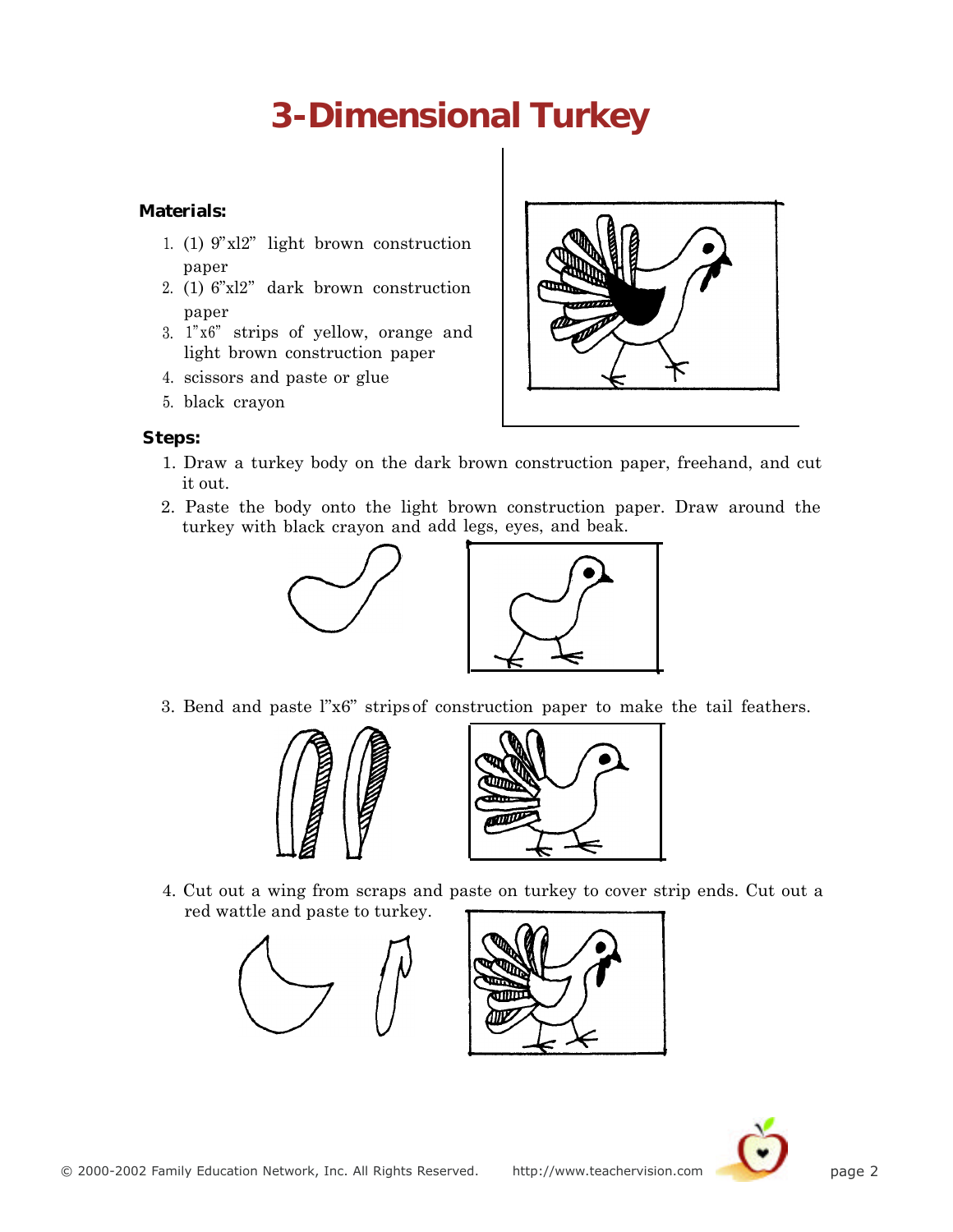## **Cork Ship Mobile**

#### <span id="page-3-0"></span>**Materials:**

- 1. half a cork, any size for each ship
- 2. large toothpick, 4" piece of reed or a pipe cleaner for each ship
- 3. (2) 2" x 3" white construction paper for each ship
- 4. scraps of construction paper
- 5. pieces of string or thread
- 6. 3 pieces of stick or wire
- 7. scissors and glue

#### **Steps:**

- 1. Poke a hole in the middle of the flat surface of the cork and push in the end of the toothpick, reed or pipe cleaner, covered with a little glue. Hold it until it is secure.
	-
- 2. Cut two sails from the white construction paper by cutting diagonally across the paper. Cut a flag from the scraps of construction paper. Glue to the mast.



3. Tie a string or thread to the mast of each ship. Then tie the string to the two wires or sticks. Tie a string to middle of the stick or wire to hang the three-wire mobile.







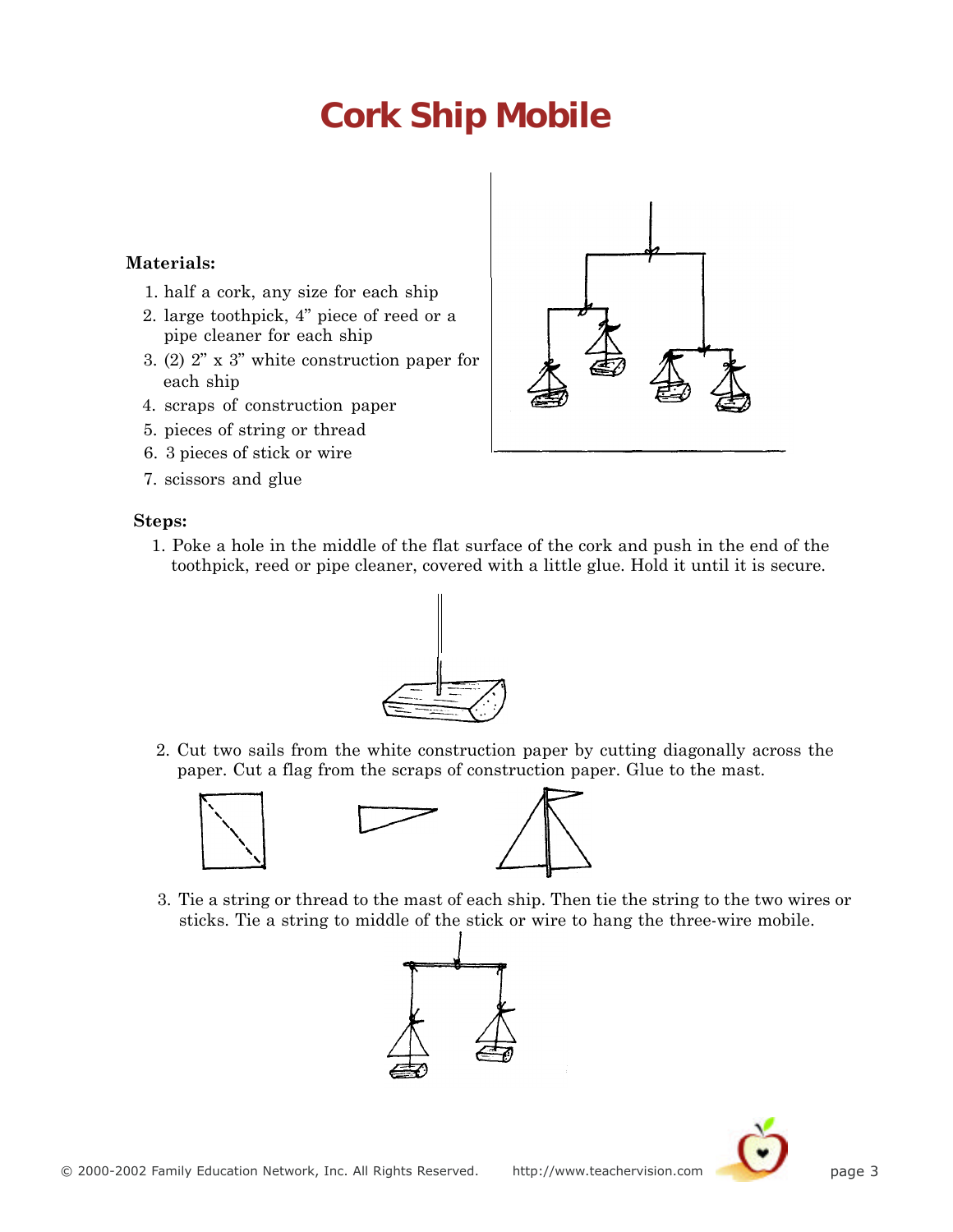### **Cornucopia**

#### <span id="page-4-0"></span>**Materials:**

- 1. tissue paper (brown, purple, blue, yellow, red, orange and green)
- 2. (1) 9" x 12" piece of newsprint
- 3. (1) 9" x 12" white construction paper
- 4. liquid starch
- 5. paint brush
- 6. black crayon

#### **Steps:**

1. Cut a cornucopia out of brown tissue paper. Cut various fruit shapes from the other colors of tissue paper.



- 2. Have children arrange their design first on newsprint.
- 3. Paint the white construction paper with liquid starch. Move the arrangement from the newsprint to the white paper, one piece at a time. Go over the top of each piece lightly with the liquid starch. Be careful not to go over the edges so the colors won't run.



4. Outline the design with crayon after it is dry. The colors of the tissue will have run a bit and this makes it more interesting. Outline the original fruit design.



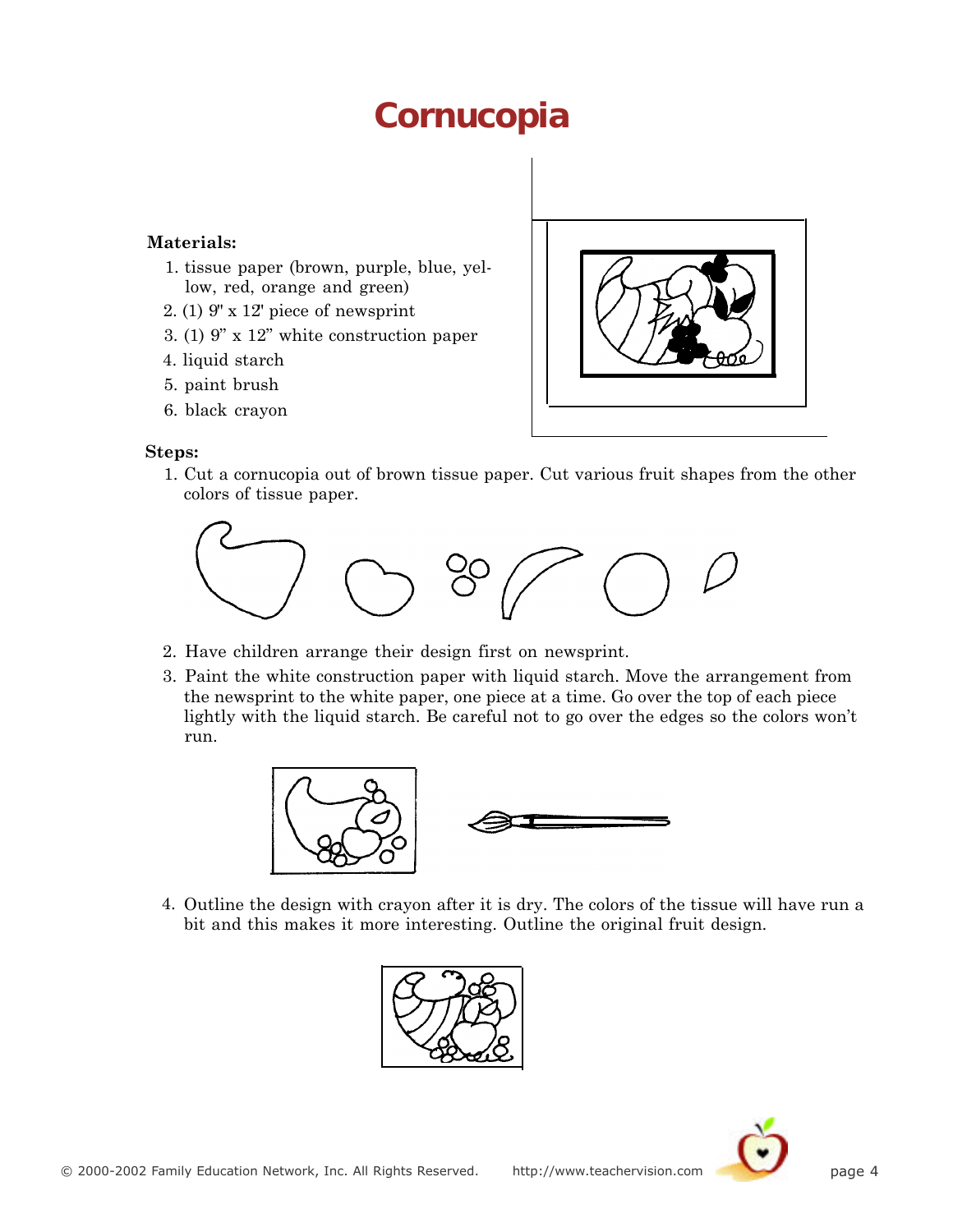## <span id="page-5-0"></span>**Magazine Turkey**

#### **Materials:**

- 1. (1)  $12"x12"$  construction paper, any color for background
- 2. scissors
- 3. paste or glue
- 4. old magazines



#### **Steps:**

- 1. Have the children cut out separate letters for the body of the turkey, spelling 'roast turkey'.
- 2. Clip out names of Thanksgiving dinner food items to make the tail and turkey legs.
- 3. Paste the separate letters to make the main part of the body. Use the words to make the tail. Lay on the paper and arrange before pasting.
- 4. Finish by drawing the head and feet with a black crayon or cut out of colored construction paper.

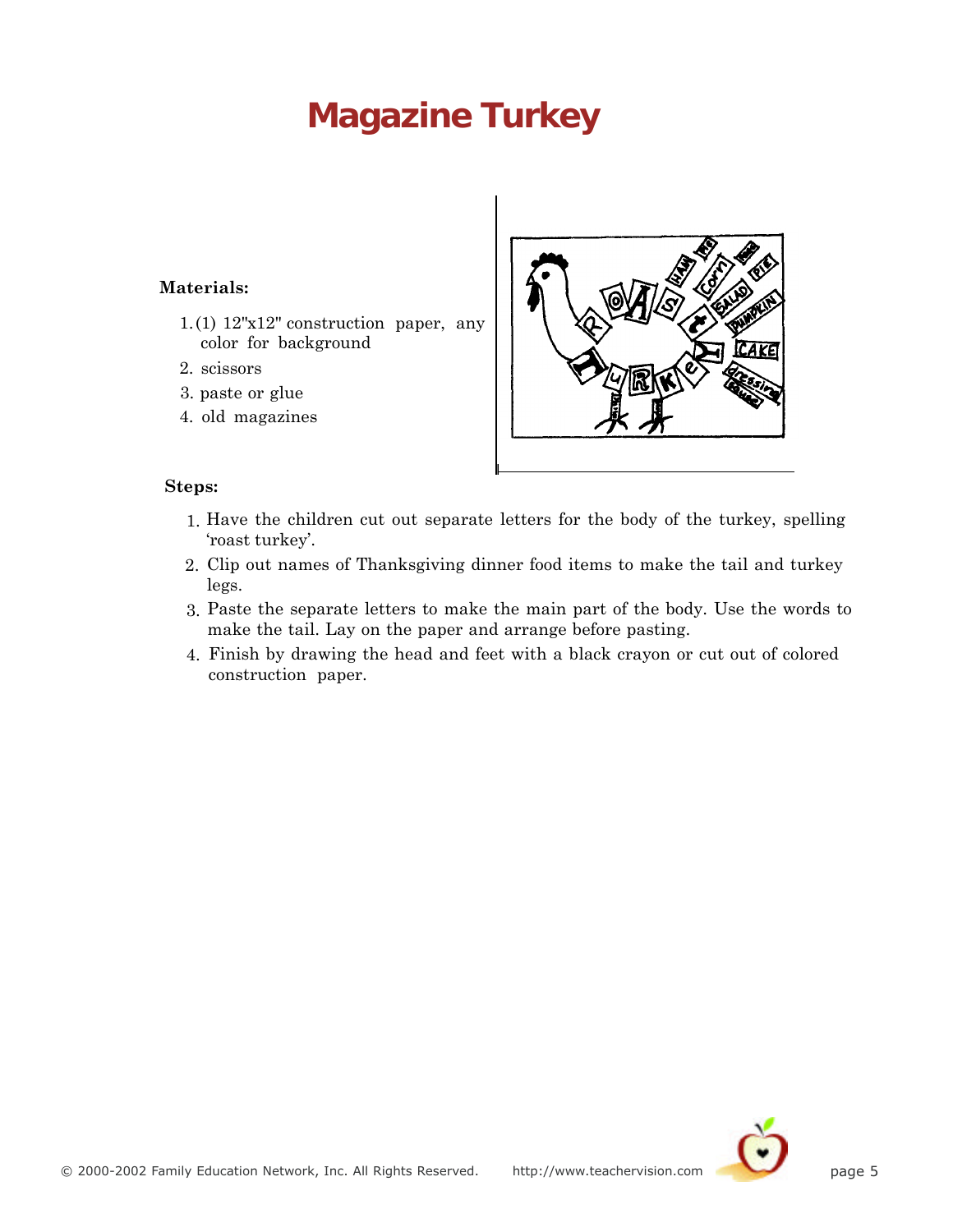## <span id="page-6-0"></span>**Native American Indian Crafts**

#### **Native American Indian Crafts: Weaving**

Many Indians made their baskets with reeds of the same width in an over and under, over and under pattern. This method is called plaiting.

- Paper placemats for Thanksgiving can be created using this method.
- Wall hangings can be created on a cardboard loom using a variety of yarn, weeds, dried flowers, and cloth strips.

#### **Native American Indian Crafts: Pottery**



Native Americans dug clay from the earth and mixed it with water and sand to form clay. They molded this into pots and allowed a two- to three-day drying period. Beautiful designs were painted on the outside. For paint, dye was often made from berries, seeds, and plants. Brushes were made from weeds and animal hair.

#### HOMEMADE CLAY RECIPE

1 cup cornstarch 2 cups baking soda 1-1/4 cups water Pan Cookie Sheet Vegetable dye or food coloring Damp cloth

Procedure: Combine the cornstarch and baking soda in the pan. Slowly add the water while stirring the mixture. Cook over medium heat, while continuing to stir. When mixture becomes thick, add coloring. Then, spoon it out onto a cookie sheet. Knead gently. Cover with a damp cloth until cool.

#### POTTERY BOWL PROCEDURE

Use commercial clay, plasticene, or homemade clay recipe.

- 1. Make snake-like coils from the clay.
- 2. Make a round, flat piece of clay (about the size of the bottom of an average drinking glass).



Place the coil around the edge of the circular clay piece, and keep building up and up, layer upon layer, until the desired height is reached. The end of one coil can be joined with another during the building process. Scratch designs into the clay.

#### **Native American Indian Crafts: Mask Making**

Masks were used for ceremonies and festive occasions. They were made from corn husks, wood, gourds, leather, straw, and other items from natural surroundings. This can be an occasion for designing festive masks from butcher paper or from brown paper bags.

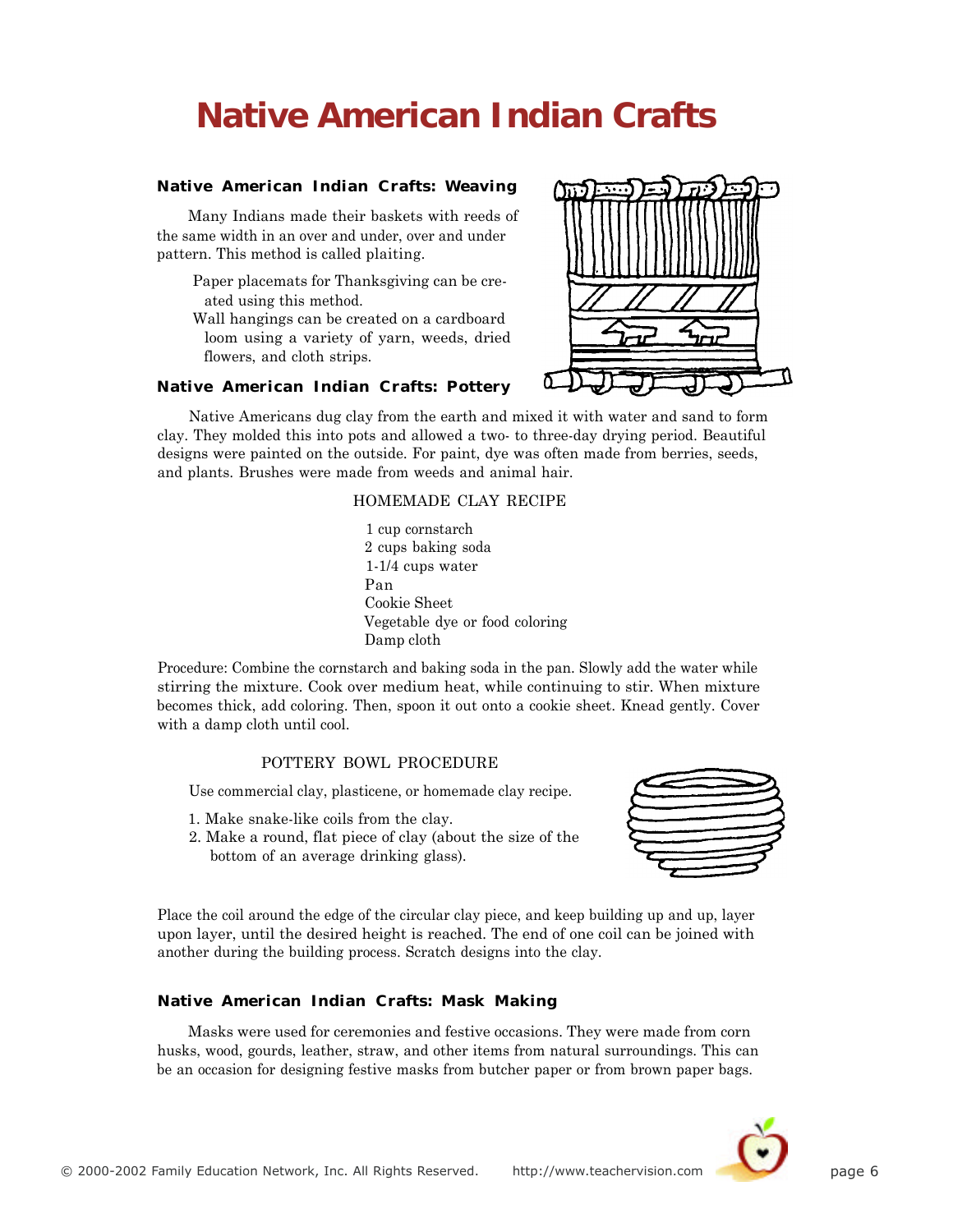## **Native American Indian Crafts, Cont'd**

Masks can be decorated with paint and feathers and other objects that convey a special message from the owner.

#### **From Thread to Cloth to Thread**

Have students examine loosely woven cloth (burlap is good for this activity) to note the warp and weft strands. Some of the early Navajo Indians traded items for bolts of material which they carefully pulled apart, and then rewove these threads using their own designs. Students can work together to make a fringe around large squares of loosely woven cloth, or burlap. Use these items in the classroom for decorations.

#### **Tribes: Living Together, Sharing, Caring**

Indians lived in groups called tribes, and were faithful and loyal to their elders. Traditions were passed down from generation to generation. Discuss the meaning of traditions, and have students list some that we enjoy today. For example, it is a tradition in America that we celebrate Thanksgiving. In what way do we celebrate this holiday that reflects the ways of ancestors? (It is a day of giving thanks, a day of counting blessings, a day of feasting on certain foods, a day of getting together with family and friends.) This would be a good opportunity to review what students know about the first Thanksgiving that took place with the Pilgrims and Indians.

Today, Thanksgiving is one of the most heavily traveled periods by car and by plane. Why? People are traveling to be with family and old friends. Today, new traditions are being formed such as traditional football games on television for sport fans. Students can be invited to share their holiday customs.

#### **We Can Make an Owner Stick**

Some Indian tribes made owner sticks, and left them by the animal which they had just hunted in order to make their claim. In that way, others respected the ownership and did not # touch the food. Indians carved animals and birds and attached them to the stick. They also used strings to weave handles or designs.

used as a weapon, or it loses its owner. an unfinished project when a person has to leave. It gives the unspoken message, "I'll be back. Please do not touch." It is not to be We can make an owner stick by using an actual stick or a 12-inch dowel rod. Decorate it, and add to it by using macrame yarn, beads, feathers. The owner stick can be gently placed by

#### **Select an Indian Middle Name**

Some American Indians have a middle name that reflects something special about them. For example, John Raincloud Smith might have been born on a day when the rainclouds were gathering overhead, or when it was actually raining. Traci Rose Petal Reynolds might have been born at a time of year when roses were in bloom. Ask students to speculate about these names: Daniel Singing Bird Hill, Emily Sunshine Kiri, Claire Still-Water Kyle.



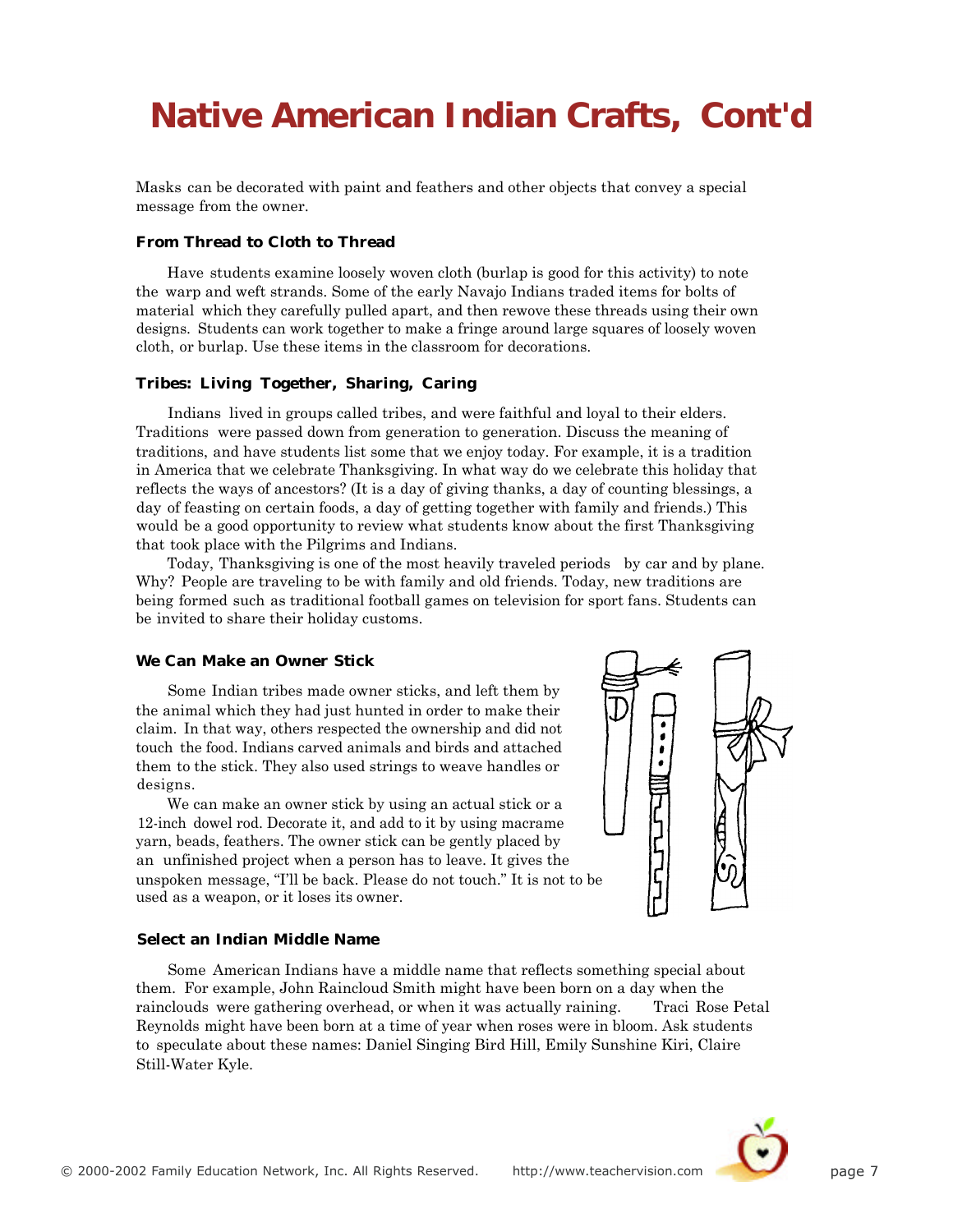## **Native American Indian Crafts, Cont'd**

Students can think about selecting a middle name in the style of the Indians. It can be related to their birth month, the season of their birth year, their birthplace, or something that they especially like. It should be a very special name and selected with care. Have students make a new nametag for their desk which incorporates their new name.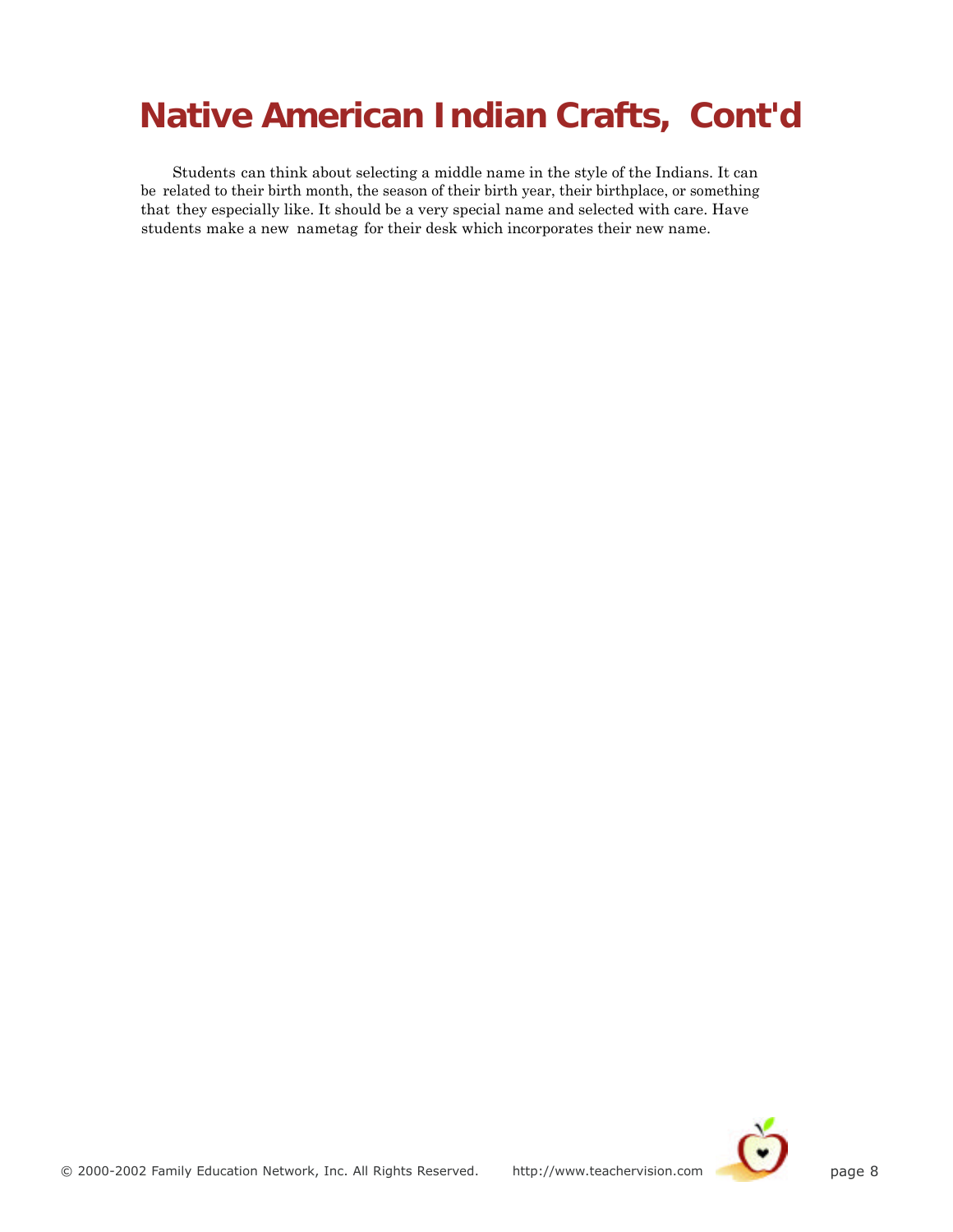## **Rolled Fruit**

#### <span id="page-9-0"></span>**Materials:**

- 1. strips of construction paper1"x12" in various fruit colors
- 2. glue or paste
- 3. green paper scraps (for stems and leaves)
- 4. scissors

#### **Steps:**:



1. Using one strip, paste ends together to make shape of fruit. (For grapes no shape is needed)



2. Roll the strips and paste down ends. Do enough rolls to fill the shape of the fruit. Put them in shape to test. They can all be different sizes.



- 3. Take out rolls, put paste around edge and replace in fruit shape, sticking all rolls together.
- 4. Cut out leaves and stems. Paste to the top of the fruit.



#### **Hints:**

-Have each child in class make one fruit and then make a class cornucopia for a bulletin board.

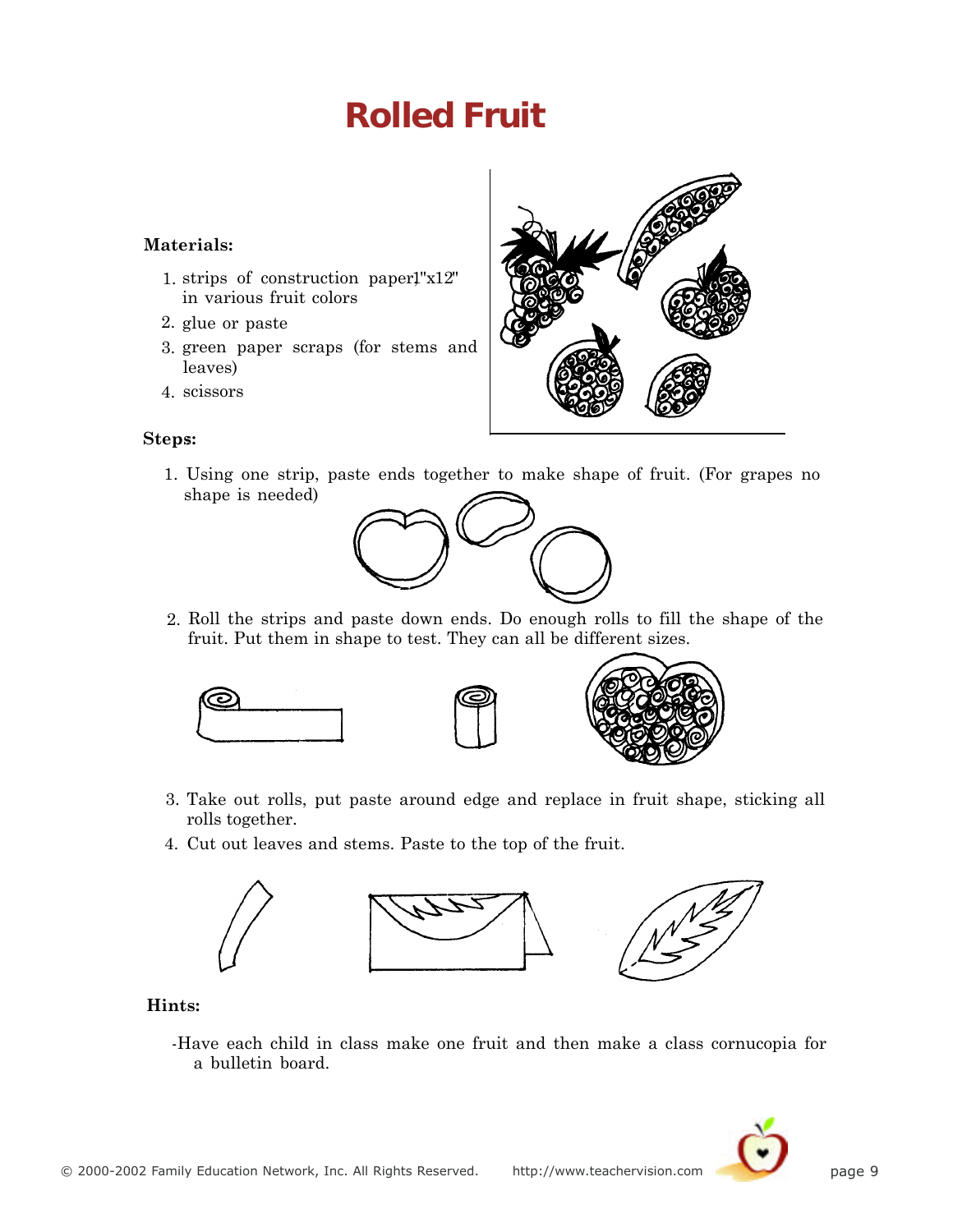## **Fill-In Story: Young Tom Turkey**

<span id="page-10-0"></span>DIRECTIONS: Write your own words or phrases in the blanks below. Then complete the story. All the turkeys in the wave meaning strangely. They were running about in a manner and had very induced books on their faces. Young Tom Turkey didn't know what was going on. He was \_\_\_\_\_\_\_ confused. He went to find his mother. Mrs. Turkey was in the , cooking . "Why is everyone acting so \_\_\_\_\_\_\_\_\_\_?" Tom asked. "I'm too \_\_\_\_\_\_\_\_\_ to talk to you now," said Mrs. Turkey in a \_\_\_\_\_\_\_ voice. "Go ask your father." Mr. Turkey was in the \_\_\_\_\_\_\_\_\_. He was \_\_\_\_\_\_\_\_\_\_\_\_ his \_\_\_\_\_\_\_\_\_\_. "Why are all the turkeys so \_\_\_\_\_\_\_\_\_\_?" asked Tom. "Don't bother me now, son," said Mr. Turkey in a \_\_\_\_\_\_\_\_\_\_\_\_\_ voice. "I have to finish this Go ask the Old Sage." The Old Sage was an ancient turkey He was as old as \_\_\_\_\_\_\_\_\_\_\_. He knew more about than any other turkey on the \_\_\_\_\_\_\_\_\_\_\_. Tom found Old Sage behind the . He was standing on top of a \_\_\_\_\_\_\_\_\_\_\_ , and scratching his \_\_\_\_\_\_\_\_\_\_. "You're looking very \_\_\_\_\_\_\_\_\_\_\_\_\_\_\_, Tom," he said. "Old Sage," asked Tom in a \_\_\_\_\_\_\_\_\_\_\_ voice. "Why are the turkeys acting so \_\_\_\_\_\_\_ today?" Old Sage his eyes. "Don't you know that tomorrow is Thanksgiving?" Tom's eyes \_\_\_\_\_\_\_\_\_\_\_. "What's Thanksgiving?" he asked. "Thanksgiving is the <u>election of</u> day of the year for turkeys," said Old Sage. "Why, what happens?" Tom. "I can't tell you the \_\_\_\_\_\_\_\_\_ details," said Old Sage. "They're far too \_\_\_\_\_\_\_\_\_ and for your ears. Just remember that you soon must hide." Tom began to feel\_\_\_\_\_\_\_\_\_\_\_\_\_. "Where should I hide?" "Find a place that's and ," advised Old Sage. "Do it now." Tom was getting more by the minute. He looked all around for a place to hide. He found a spot behind the \_\_\_\_\_\_\_\_\_. Poor Tom's \_\_\_\_\_\_\_\_\_ was shaking. Suddenly, he heard a noise. (In the blanks below, finish the story in your own words. Use the back of this paper if you need more room.)

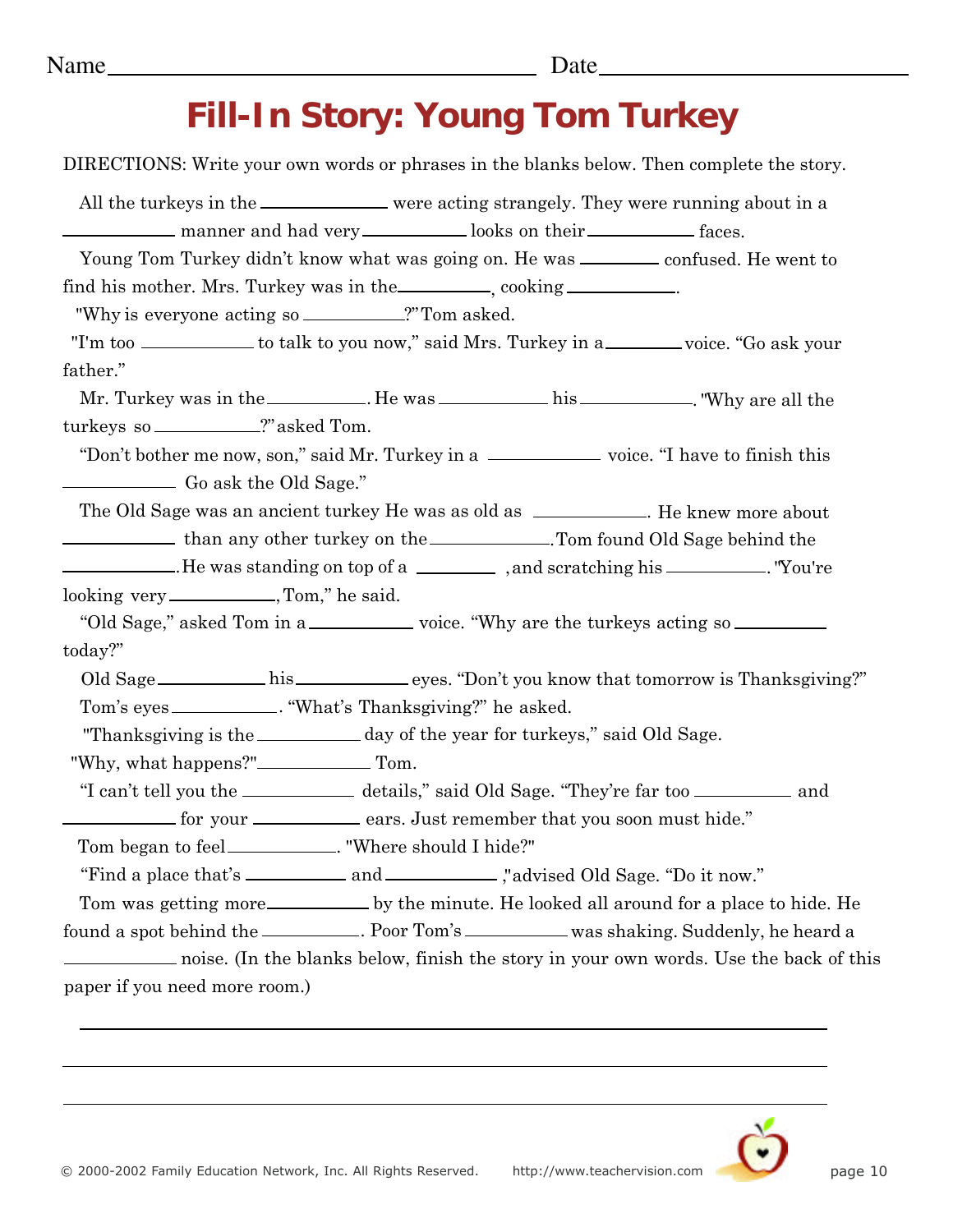## **Guests**

<span id="page-11-0"></span>Moss, the Native American hero of Michael Dorris' book *Guests*, learns to recognize the complex emotions within himself and his elders when his tribe invites white settlers to share the harvest feast.

### **Enrichment Activities**

### **Play a Vocabulary Game**

Distribute the handout "Vocabulary for Guests" to the students. Separate the class into two teams and instruct them to work cooperatively to find definitions for the words in either print or online dictionaries. When the students have written all of the definitions down, tell them to memorize the spelling and definition of all the words for a game. Once the class is ready, allow each team member to ask a member of the opposite team to spell and define a word of their choosing. Keep alternating teams until all of the vocabulary words have been reviewed. No word may be used twice during the game. To make the game less competitive, you can choose not to keep score.

### **Name the Chapters**

As students read the book, ask them to create a title for each chapter. Tell them to refrain from sharing the titles they've written with one another. After students have read the entire book, break the class into small groups and have students share the titles they created. Encourage students to explain why they think each title fits its chapter. Instruct the groups to select one title for each chapter and write them down in order. As a culminating activity, have each group read their list of titles aloud.

### **Wampanoag Boys and Girls**

Make a chart contrasting the differences between the tasks expected of Wampanoag boys and Wampanoag girls. Ask students to imagine that they are members of this tribe and expected to live by these rules. Do students think they would enjoy their roles? Why or why not? After the class discussion, ask each student to consider this question: How would your life be different if you were the opposite sex? Then ask students to write a one-page journal entry from that point of view. Once these pieces are edited and students have created a final draft, you can make the pages look "old" by dipping them in a bucket of cold tea or coffee. When the pages are dry, arrange them on a bulletin.

### **Play the "Who Are You?" Game**

Ask the class to generate a list of characters from the book and put the names on the board. Tell each student to silently select one of the characters and fill out a "Character Chart" or a "Who Am I? Worksheet". This worksheet may be used during the game. Break the class up into pairs. Student #1 is the questioner and student #2 pretends to be one of the characters in the book until his or her identity is revealed. At that point, the partners switch roles. In the following example, Student #2 is Little Red Riding Hood:

Student #1: Who are you?

Student #2: I am a granddaughter.

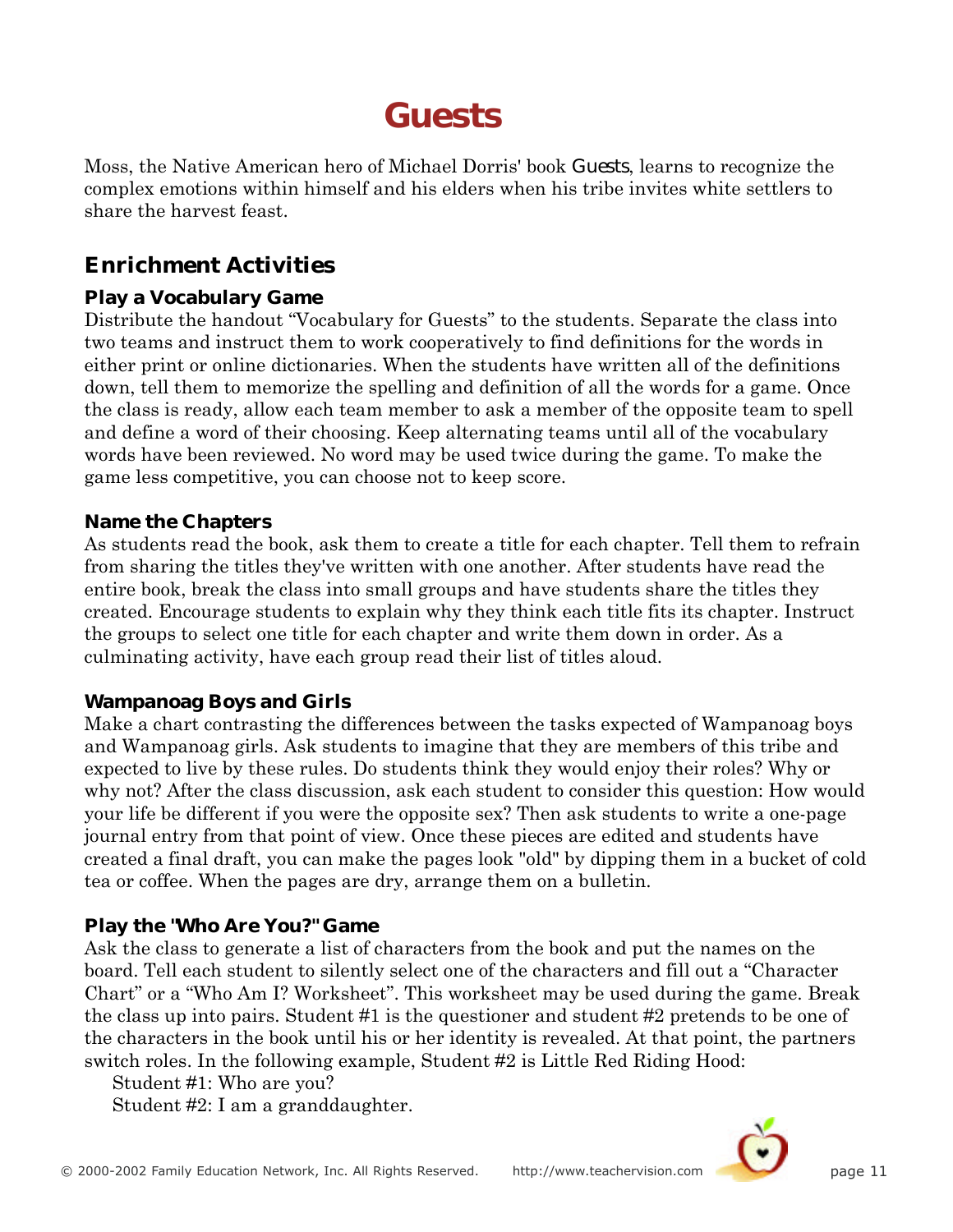## **Guests, Cont'd**

Student #1: Who are you? Student #2: I am someone who wears a red cape. Student #1: Who are you? Student #2: I could be someone's dinner. Student #1: Who are you? Student #2: I am someone with a basket of food. Student #1: Who are you? Student #2: I am someone who walks in the forest. Student #1: Are you Little Red Riding Hood? Student #2: Yes, I am.

### **Have a Debate**

In the book *Guests*, the class can conclude that the "guests" who come to the harvest feast are the Pilgrims. What proof is there in the book that they are, indeed, the Pilgrims? Break the class into three groups: those who will argue that the guests *are* the Pilgrims, those who will argue that the guests are *not* the Pilgrims, and those who will act as judges of the debate. Help each group find specific descriptions and examples from the book to support their point of view. The judges can look for evidence that supports either view so they can decide if an argument is valid or not. Allow each group to present their arguments, then let the judges decide who wins the debate.

### **Be a Storyteller**

Michael Dorris includes three Native American stories in this book: "Running Woman," "How the People Lost Each Other," and "The Beaver and the Muskrat Woman." Read each of them aloud to the class and explain that storytelling was a way for Native Americans to pass history, stories, traditions, and fables down from one generation to the next. Conduct a class discussion in which students try to capture the main point of each story and then create a moral for it. Tell students that each member of the class will perform one of these stories from memory. Instruct each student to select the story she likes the best and read it silently to herself one more time. Suggest that each student picture the events of the story in her head rather than trying to memorize the words. If students are nervous about performing without the book, allow them to write a one-sentence description of each important event from the story on an index card. Allow time for students to practice telling their stories. Encourage them to use hand motions, facial expressions, props, and different tones of voice to bring the story to life. When the students are ready, invite an audience (parents, classmates, teachers) to come and listen to the fabulous Native American stories they have to tell.

### **Make Brochures About the Wampanoag People**

As a way to understand the differences between stereotypes about Native Americans and reality, students will conduct research about the Wampanoag people (including their lives today) and create brochures. Gather reference materials such as books, magazines, and the Internet resources below for student use and allow students to browse through them for a few minutes. Afterward, conduct a class discussion in which students generate a list of topics to research. These might include clothing, food, where the Wampanoag lived in the past and where they live today, cultural traditions, etc. Write the list on the board and allow each student to select a topic that interests him. Explain that each student will

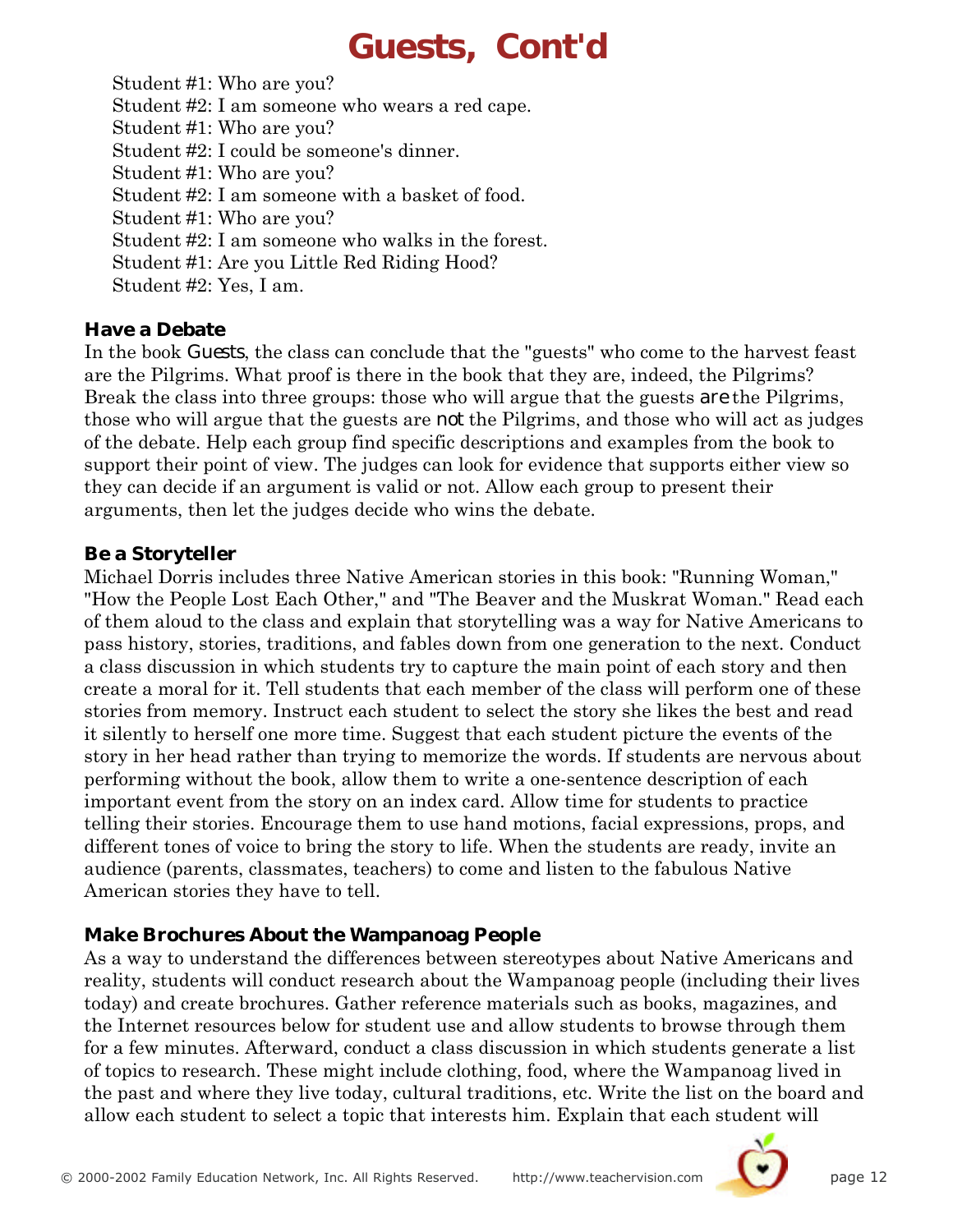## **Guests, Cont'd**

research his chosen topic and then create a brochure about it to share with the class. To make the brochures, fold a blank piece of paper into thirds, which will give students six panels (using both sides of the paper) to fill in with illustrations and information. Ask students to put a title at the top of each panel, follow that with facts about the title, and include at least one illustration on each panel. When the brochures are finished, have students share them with one another.

### **Books by Michael Dorris**

#### *Sees Behind Trees*

Grade Levels: Intermediate

Walnut, a Native American boy with limited vision, strives to prove that he is ready to receive a new name and become an adult.

#### *Morning Girl*

Grade Levels: Intermediate, Middle

Through the alternating first-person narratives of Star Boy and Morning Girl, the reader glimpses the complex, but peaceful life of two Taino Indian children living on a Bahamian island in 1492.

### *A Yellow Raft in Blue Water*

Grade Levels: Secondary

Three generations of Native American women (teenager Rayona, her mother Christine, and her grandmother Ida) recount their family history from different points of view.

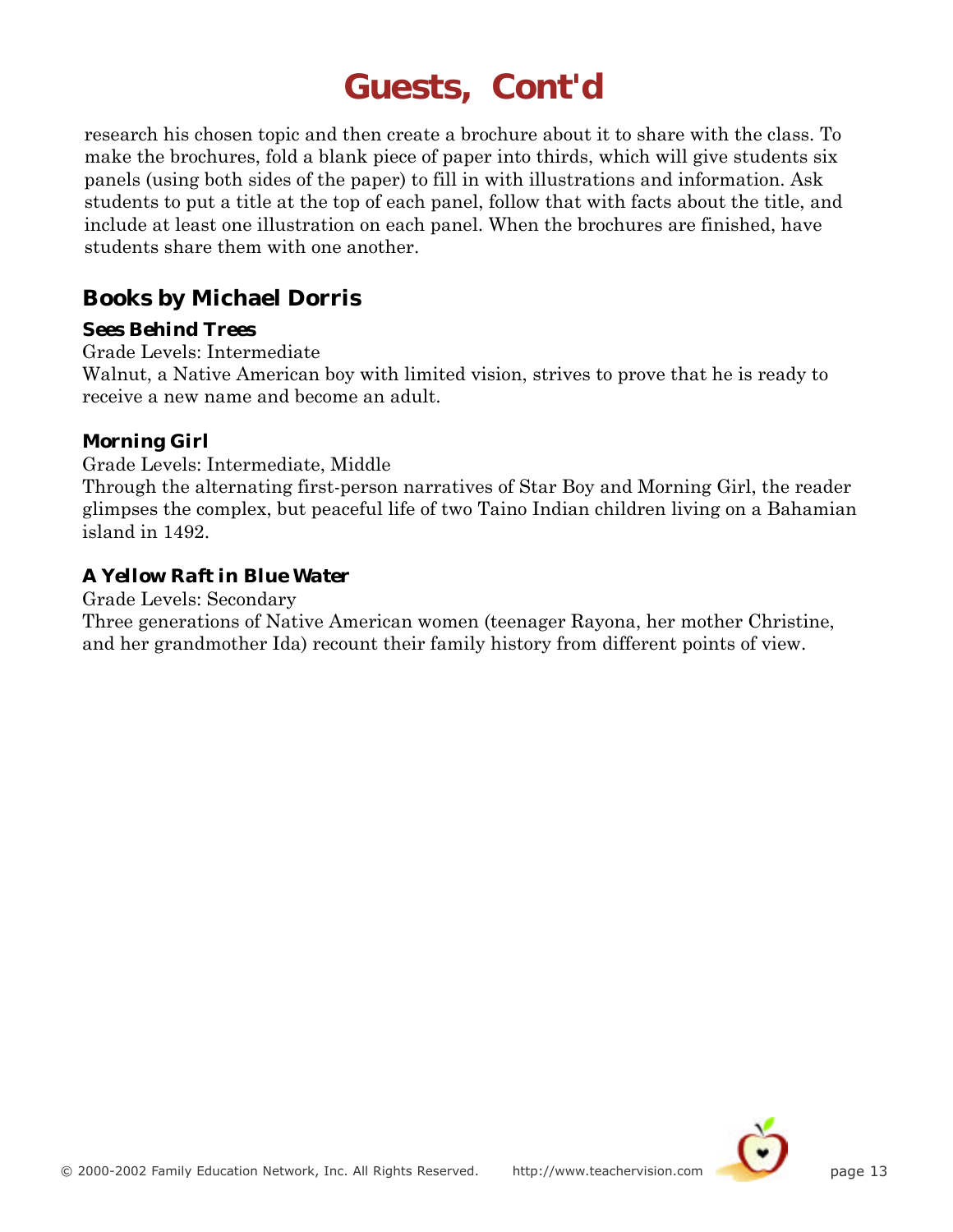## **Guests: Vocabulary**

| <b>Chapter 1</b> | wampum      | mollusk     | bluff         |
|------------------|-------------|-------------|---------------|
|                  | appetite    | properly    | substitute    |
|                  | notion      | canopy      | encouragingly |
|                  | irritation  | ladle       | hospitality   |
|                  | gleamed     |             |               |
| <b>Chapter 2</b> | flints      | coax        | compromise    |
|                  | frayed      | ceremony    | accusation    |
|                  | occurred    | rustle      | confided      |
|                  | darted      | satisfied   | superior      |
|                  | rawhide     | bluffing    | insisted      |
| <b>Chapter 3</b> | necessary   | resist      | forbidden     |
|                  | guides      | murmur      | pleaded       |
|                  | insight     | predicament | gnarls        |
|                  | abandoned   | presence    | tapered       |
|                  | resisted    | concerns    | quivered      |
|                  | hospitable  | haunches    | shimmering    |
|                  | waddled     | craving     | bough         |
| <b>Chapter 4</b> | quills      | perception  | trillium      |
|                  | denying     | warrior     | insult        |
|                  | accusation  | blazed      | ricocheted    |
|                  | barriers    | homely      | imitated      |
| <b>Chapter 5</b> | inquired    | familiar    | persuade      |
|                  | preferred   | dismiss     | overtake      |
|                  | thudded     | wake        | ebbing        |
|                  | gusty       | contradict  | consulted     |
|                  | divert      | accumulated | reconsider    |
| <b>Chapter 6</b> | rustle      | vibrate     | squall        |
|                  | assembled   | rumpled     | emerged       |
|                  | denying     | plaits      | obliged       |
|                  | hunched     | fortunate   |               |
| <b>Chapter 7</b> | stern       | gestured    | likelihood    |
|                  | indicate    | possession  | procession    |
|                  | roily       | chasm       | ancestors     |
|                  | absorbed    |             |               |
| <b>Chapter 8</b> | persuade    | impatient   | perceiving    |
|                  | coaxed      | suspicious  | oblige        |
|                  | endure      | floundered  | embers        |
|                  | silhouettes | hovered     | decipher      |

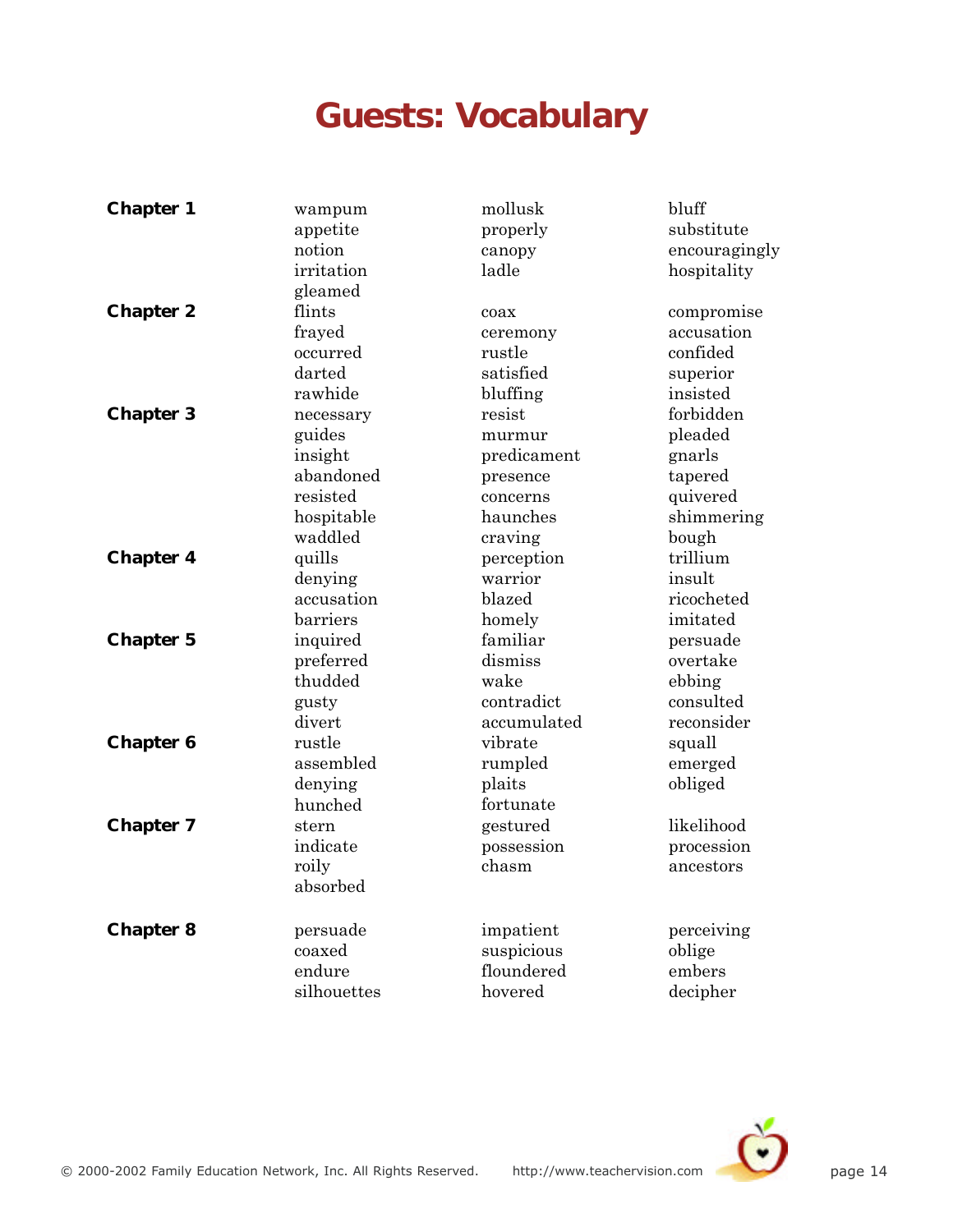## **Guests: Character Chart**

| Character's Name | Relationship to Main<br>Character | Characteristics |
|------------------|-----------------------------------|-----------------|
|                  |                                   |                 |
|                  |                                   |                 |
|                  |                                   |                 |
|                  |                                   |                 |
|                  |                                   |                 |
|                  |                                   |                 |
|                  |                                   |                 |
|                  |                                   |                 |
|                  |                                   |                 |
|                  |                                   |                 |
|                  |                                   |                 |
|                  |                                   |                 |
|                  |                                   |                 |
|                  |                                   |                 |

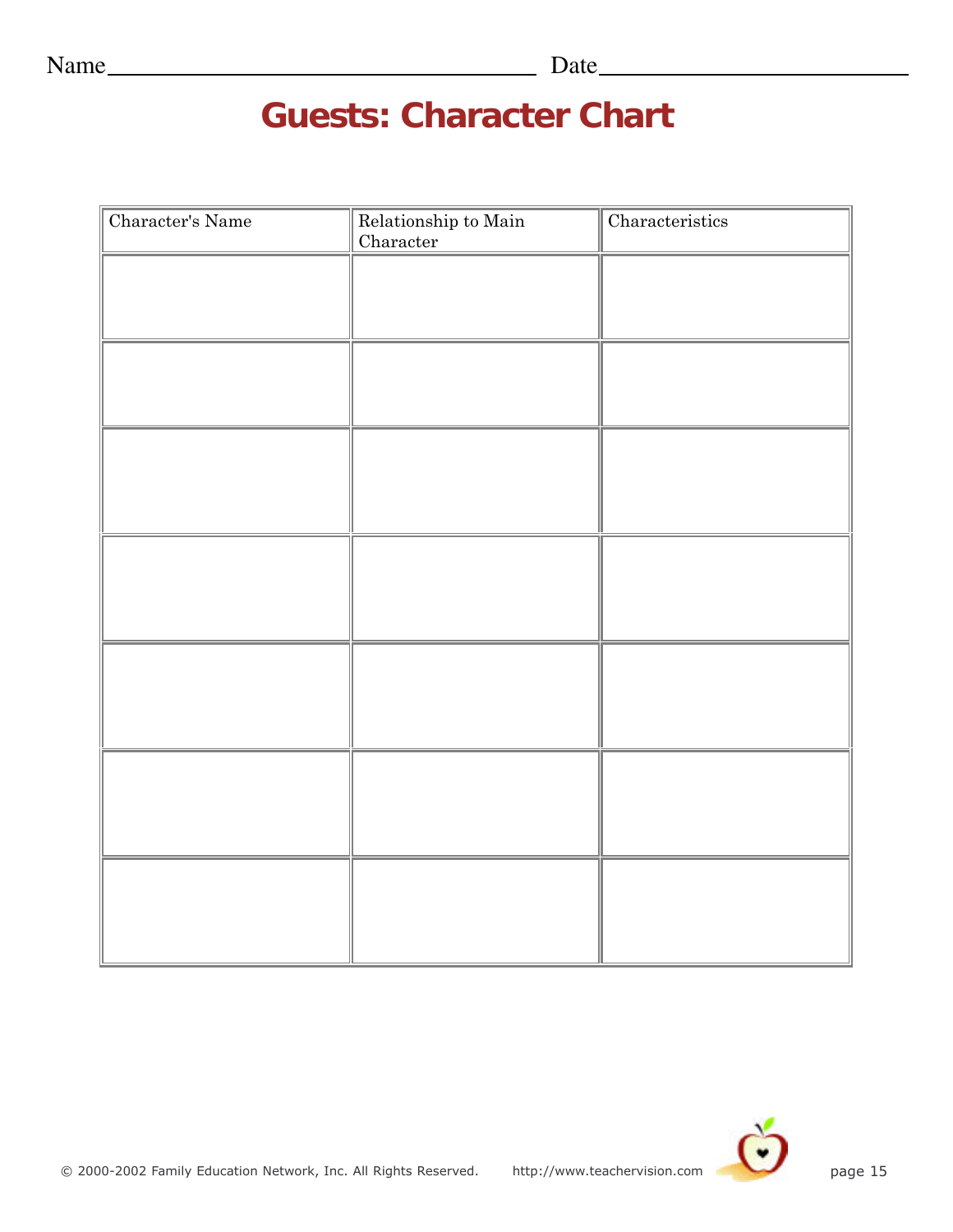# **Guests: Who Am I? Worksheet**

- Name of Character:
- Describe the character's physical appearance. (*Describe hair, eye, skin, clothes, unusual features, and anything else that makes the character unique.*)
- Describe the character's personality. *(Does she have a sense of humor? Is she serious? Is she kind? Does she have strong feelings about anything?)*
- Describe the way the character speaks. *(Does he speak in an unusual way? Does he speak at a fast or slow pace? Does he listen to others?)*
- Describe how the character thinks. *(Is there any change in the way the character thinks? Does she analyze events or think about them as little as possible?)*

• List the different roles the character plays in the lives of the people around him or her. *(Is the character a son, daughter, husband, wife, best friend, policeman, teacher, etc.?)*

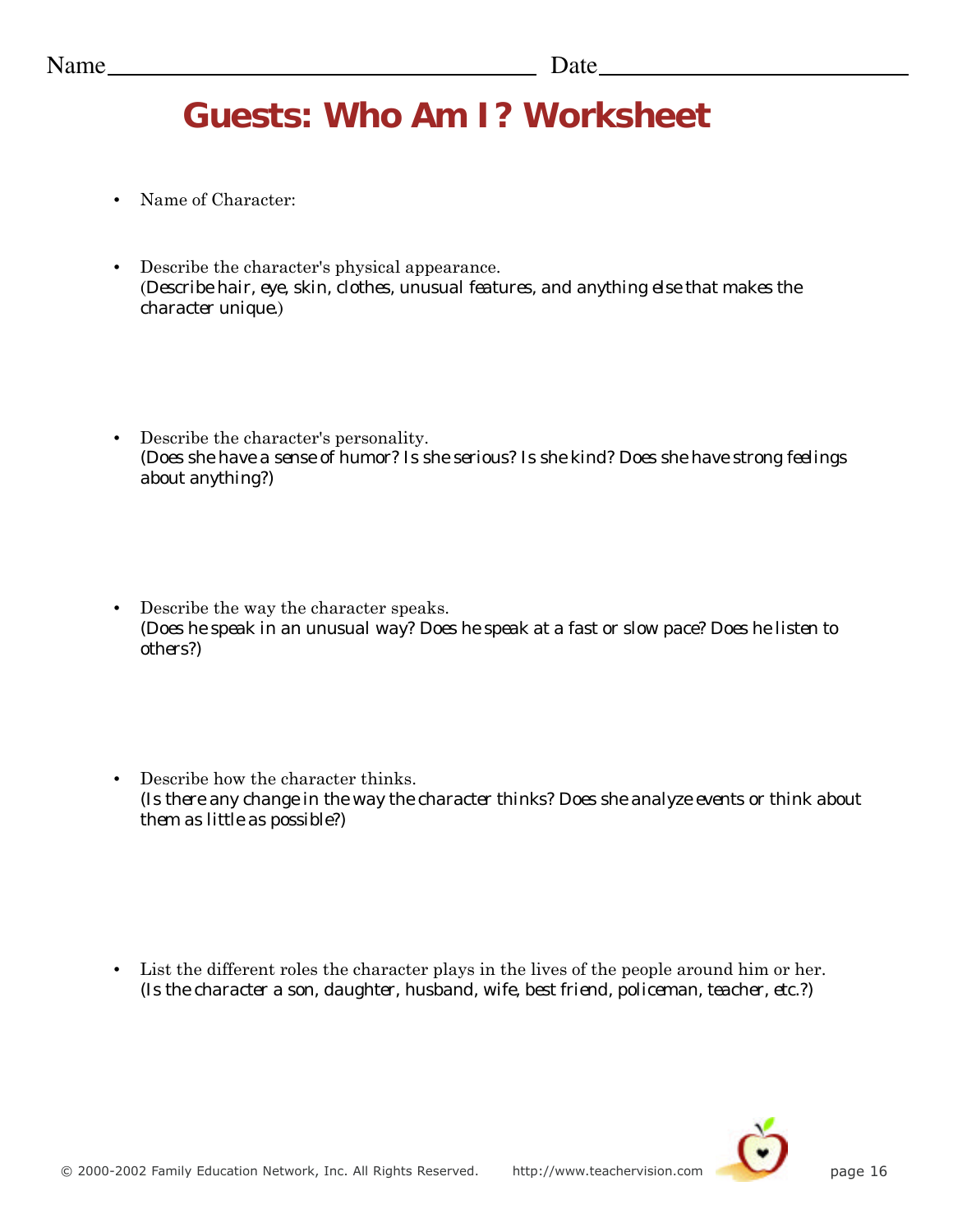# **Of Plymouth Plantation**

<span id="page-17-0"></span>William Bradford wrote *Of Plymouth Plantation* from 1630-1650, recounting the early days of the Plymouth Colony. The narrative was not published until 1865. We read it today to gain insight about the early days of our nation, and to learn about Puritan Plain Style, Bradford's style of writing.

### **Reading Activities**

**Help Wanted: Leader.** Have students write a classified ad seeking a governor for the Pilgrims, a person who can lead people in the most adverse situations. After students read *Of Plymouth Plantation*, ask them how they would change the job description. Would your students want such a job? Do they think Bradford knew what he was getting into? Why would he have risked leading over 100 people to the unknown shores of North

America?

### **Review Bradford's Biography**

Find a number of sources on William Bradford, from encyclopedias to textbooks to websites, preferably with different perspectives. Get students into groups, giving each group one reference. Ask the groups to read the reference and then answer the following questions. Encourage students to find quotes from the texts to support their answers.

- 1. How is Bradford portrayed in this reference?
- 2. What kind of man do you think William Bradford was?
- 3. Do you think Bradford was successful? Why or why not?

After students have read the texts and answered the questions, ask each group to present an overview of their reference (title, author, summary), answers to questions, and quotes from the text. Discuss why different groups may have come up with differing opinions.

Here is a brief biography of Bradford:

William Bradford (1590-1657) was elected governor of the Plymouth Colony after the death of the previous governor, John Carver. Born in Yorkshire, England, Bradford joined a group of Puritan extremists, who called themselves Separatists, and moved to Holland with them to escape religious persecution in England. In 1620, Bradford and others boarded the *Mayflower* with the intent to settle in Virginia. Bradford maintained friendly relations with area natives because the Pilgrims could not have survived without their help. But certainly the customs and beliefs of the Pilgrims and the Wampanoag differed.

The Pilgrims indebted themselves to a group of Englishmen known as "merchant adventurers." The "merchant adventurers" agreed to risk their money, and the Pilgrims agreed to invest their personal labor for seven years. Bradford insisted that the Pilgrims meet their obligations to the investors, and in 1627, he and seven others bought out the merchants. Although more lenient than others about varying religious beliefs, he was responsible for keeping Plymouth independent of the Massachusetts Bay colony. He wrote *Of Plymouth Plantation* over a twenty-year period, 1630-1650, but it was not published in its entirety until 1865. *Of Plymouth*

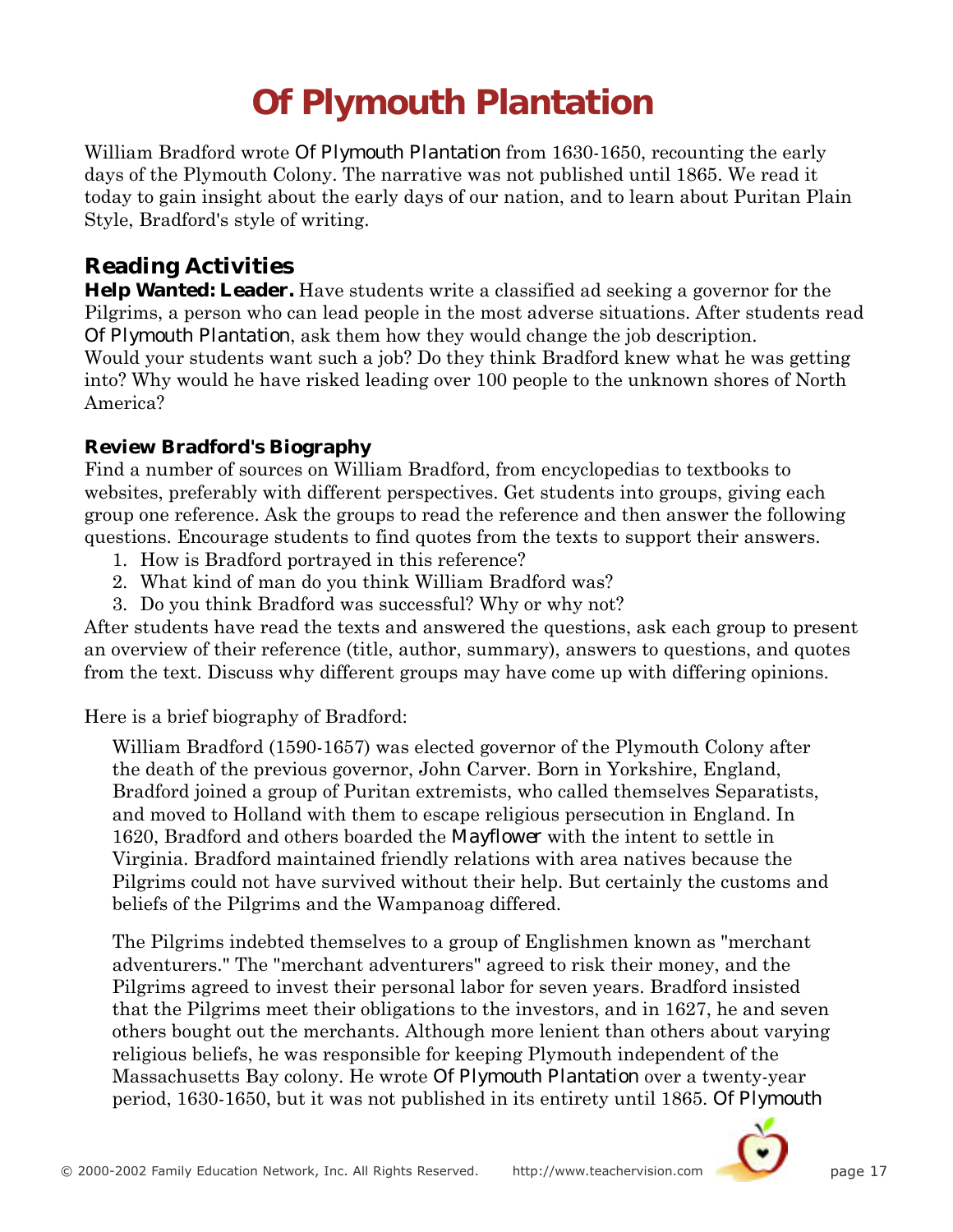# **Of Plymouth Plantation, Cont'd**

*Plantation* was written in Puritan Plain Style which accounts for its simple language.

#### **What Do You Think of Pilgrims? Before and After Reading Posters**

**Poster 1:** Prior to reading *Of Plymouth Plantation*, on the top of a large piece of butcher paper write "Before Reading" and "After Reading," with a line down the center of the paper. Give students 3-5 minutes to write down everything they think they know about Pilgrims and early Plymouth. After they are done, make a list of their ideas below the heading "Before Reading." Display the poster in your classroom. After they have read *Of Plymouth Plantation*, students will generate another list, refuting or agreeing with their original notions about Pilgrims. That information will be written below the heading "After Reading."

**Poster 2:** On the top of a large piece of butcher paper write "Before Reading" and "After Reading," with a line down the center of the paper. Give students 3-5 minutes to write a description of the journey the Pilgrims took to the New World. What did the Pilgrims eat? How did they pass time on the ship? What was the journey itself like? Have any of the students been in a small vessel in open seas? After they have read *Of Plymouth Plantation*, students will generate another list, refuting or agreeing with their original notions about Pilgrims' journey. That information will be written below the heading "After Reading."

Keep posters up in your classroom for the entire time you are reading *Of Plymouth Plantation*.

#### **Modes of Discourse**

Prose is often considered to have four types of discourse: narration, description, exposition, and persuasion. Most prose writers use all four modes.

- **Narration**—a statement of events, especially in chronological order, that tells a story.
- **Description**—a telling of a tale that speaks to the five senses, creating pictures with words.
- **Exposition**—writing that is primarily intended to convey information, to explain, or to give instruction.
- **Persuasion**—writing that is meant to convince readers that a certain opinion is correct.

Bring in a number of newspapers, magazines, and books. Ask students to read through a few pages and decide which modes of discourse are used. After reading *Of Plymouth Plantation*, decide which modes Bradford used.

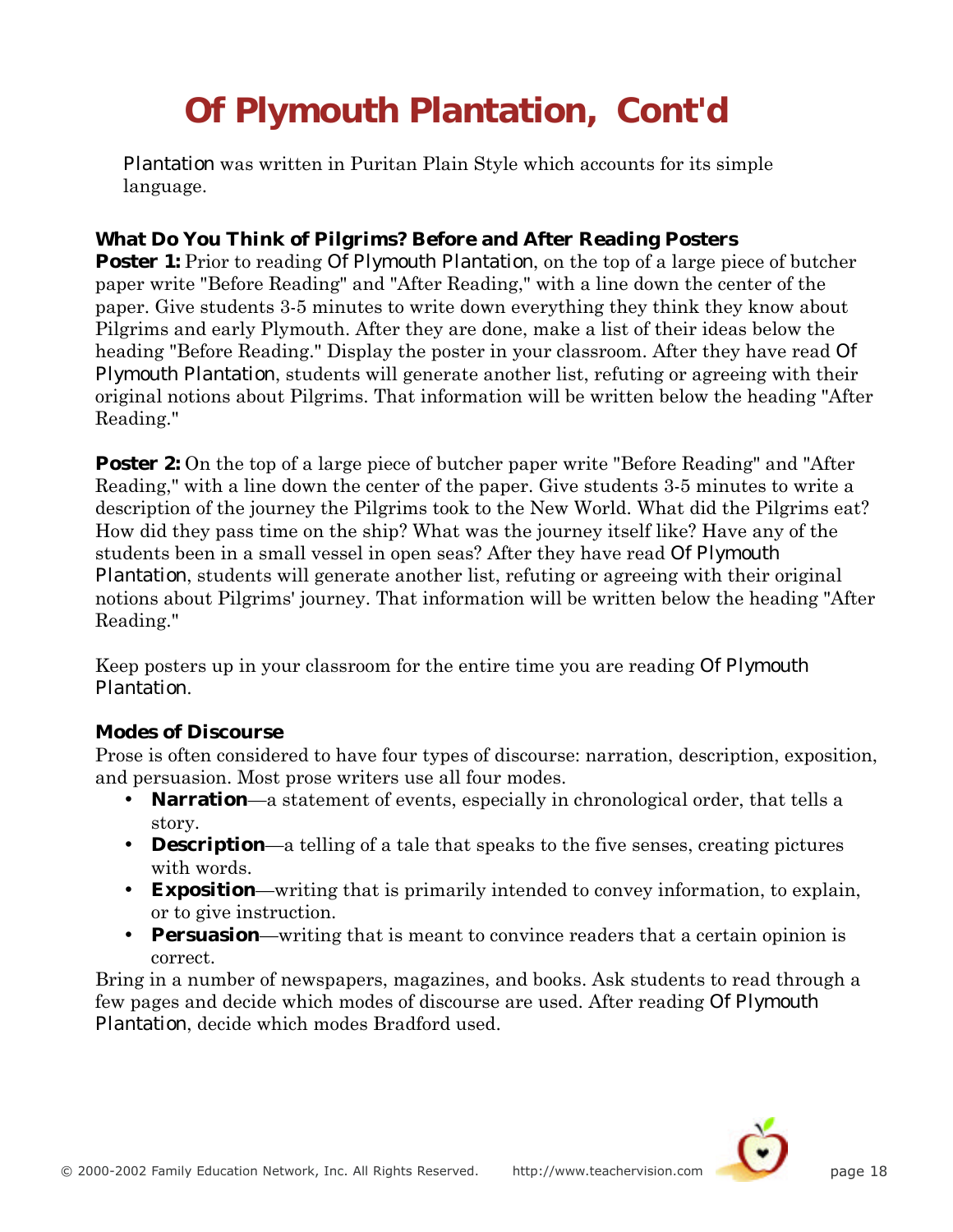# **Of Plymouth Plantation, Cont'd**

### **Internet Resources**

#### **The "First Thanksgiving:" Facts and Fancies**

Grade Levels: Intermediate, Middle, Secondary

Plimoth Plantation provides a rundown of the historical events surrounding Thanksgiving. See the sidebar for further angles on the history of Thanksgiving in America.

http://www.plimoth.org/learn/MRL/read/thanksgiving-history

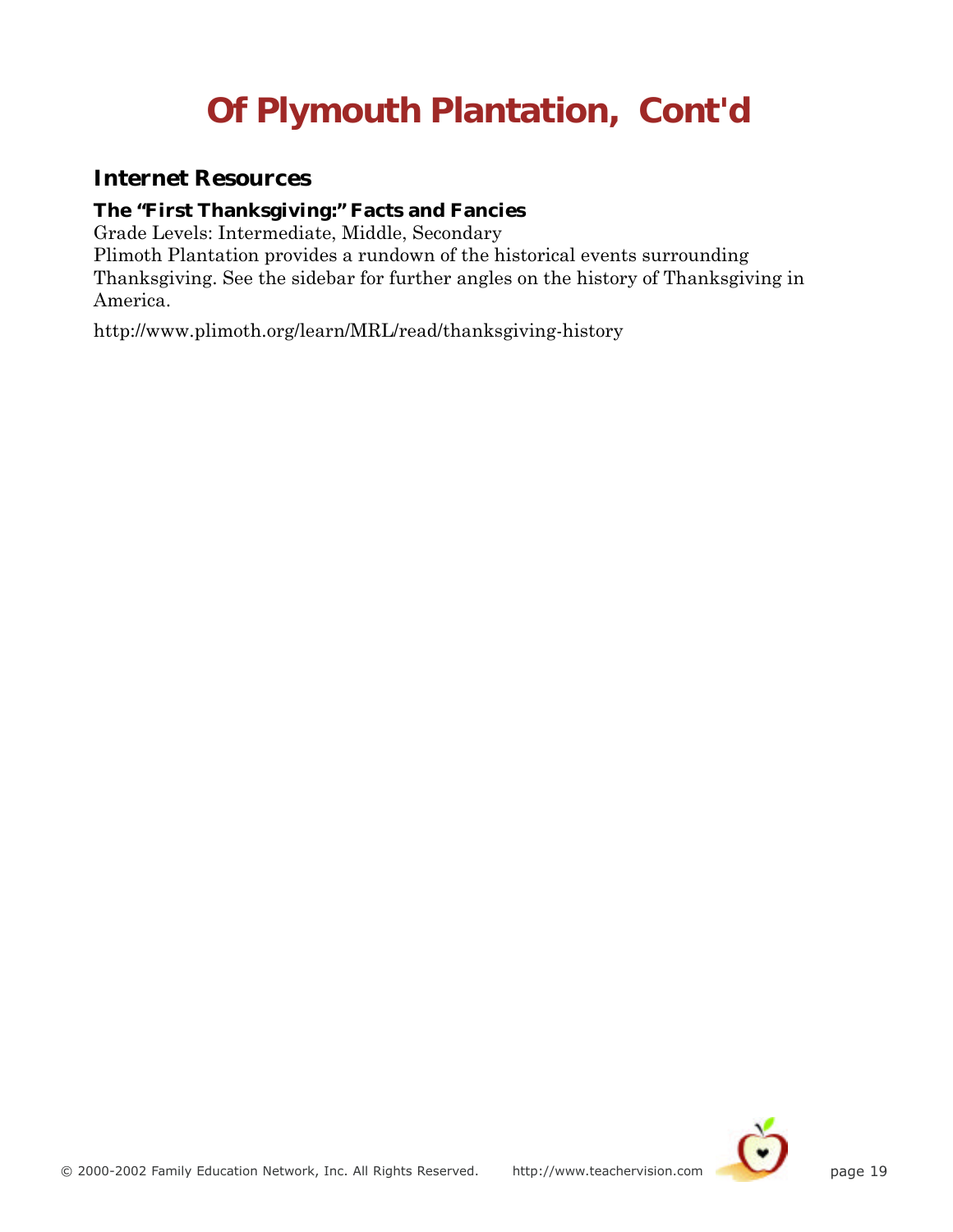# **Of Plymouth Plantation, Cont'd**

### **Related Books**

### *American Sermons: The Pilgrims to Martin Luther King Jr.*

Author: Michael Warner (Editor)

Grade Levels: Secondary

This book contains sermons from the 1600s to the 1900s, a very important style in American literature. Explore the Pilgrims' way of thinking by comparing their religious views with those of other American Christians.

### *Eating the Plates: A Pilgrim Book of Food and Manners*

Grade Levels: All

Learn about home life in early Plymouth, MA. Penner explains the differences between the foods Pilgrims ate in Europe with those that were available in the New World. Also included are recipes from the era and an overview of crude Pilgrim manners.

### *A Little Commonwealth: Family Life in Plymouth Colony*

Author: John Demos

Grade Levels: Secondary

Demos describes everyday life at Plymouth Plantation. It turns out that the Pilgrims were not as puritanical as we may believe. Read this book to gain insight about the lives of Pilgrims and dispel the folklore surrounding them.

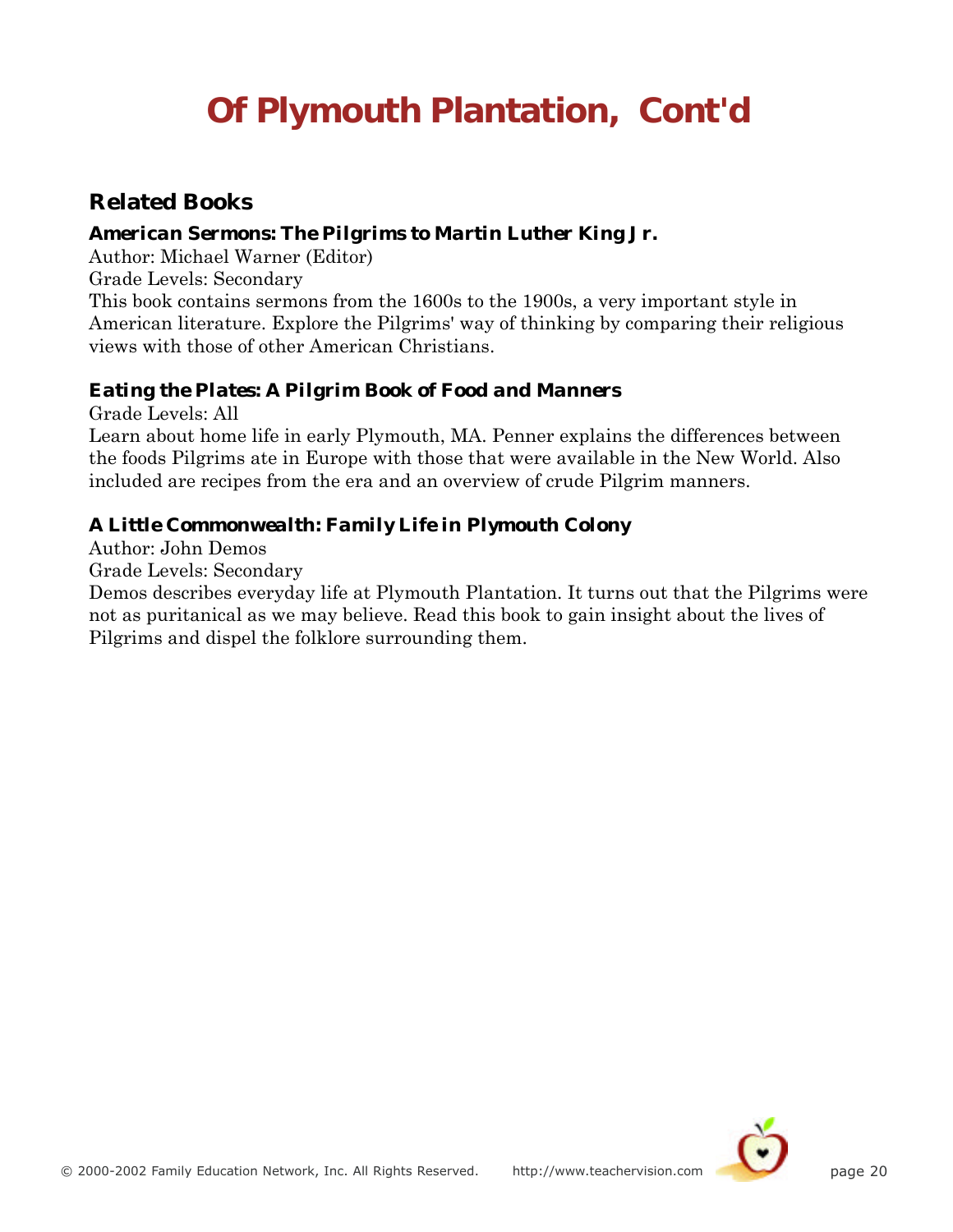## <span id="page-21-0"></span>**Sarah Morton's Day, Samuel Eaton's Day, and Tapenum's Day**

In Kate Waters' books, she shows young readers (through photographs and text) about the lives of a Pilgrim girl, a Pilgrim boy, and a Wampanoag Indian boy. These books include: *Sarah Morton's Day: A Day in the Life of a Pilgrim Girl*, *Samuel Eaton's Day: A Day in the Life of a Pilgrim Boy*, and *Tapenum's Day: A Wampanoag Indian Boy in Pilgrim Times*.

### **Enrichment Activities**

### **Compare and Contrast**

At the beginning of the activity, give students pieces of paper and ask them to jot down any differences or similarities they notice in the lives of the three children in the books. Read aloud *Sarah Morton's Day*, *Samuel Eaton's Day*, and *Tapenum's Day* – one right after another. Provide copies of the books for students to examine in detail. Conduct a class discussion and analyze the comparisons students discovered. Ask what conclusions they could draw about Colonial society in general and how roles were defined then. Ask students to select one conclusion, write a caption, and illustrate it for a bulletin board.

### **Make a Book About Modern Life**

Since Kate Waters recaptures life in Colonial times in great detail and makes it vivid through pictures, why not capture modern life in the same way? Ask students to brainstorm a list of activities that typically take place during their day. Assign each child one of the activities to act out and ask them to bring in any props they might need. On a designated day, students should bring in all of their props. Take photographs of each child in action. Once the pictures are developed, ask each student to write a paragraph describing the picture and indicating why that activity is significant in today's society. After the paragraphs have been edited, ask students to paste their photos onto a sheet of colored construction paper, leaving at least a two-inch border on the bottom of the page. Once the photograph is in place, write or attach the edited version of the caption underneath the photo. Bind all of the pages together with yarn or metal clips and you'll have a book about modern life!

### **Play a Guessing Game**

Sharpen students' critical thinking skills by playing a guessing game. Ask students to sit on the floor and place a chair in front of them. Choose one student to lead the game and tell her to sit in the chair. Give her a moment to peruse the books and select one of the photographs. The leader should then silently select an object or action (such as milking a cow) from the photograph. When she is ready to begin the game, she turns to the group, shows them the photograph, says "I'm thinking of..." and adds a generally descriptive phrase to the end of this sentence. For example, the leader might say "I am thinking of something that has to be done every day" as a way to describe milking the cow. The rest of the students are allowed to ask only *yes* or *no* questions, to which the leader can respond with *hot* (for yes), *cold* (for no), or *warm* (for a guess that is close, but not entirely accurate). The game continues until one of the students guesses correctly. That student becomes the new leader and you begin the game anew.

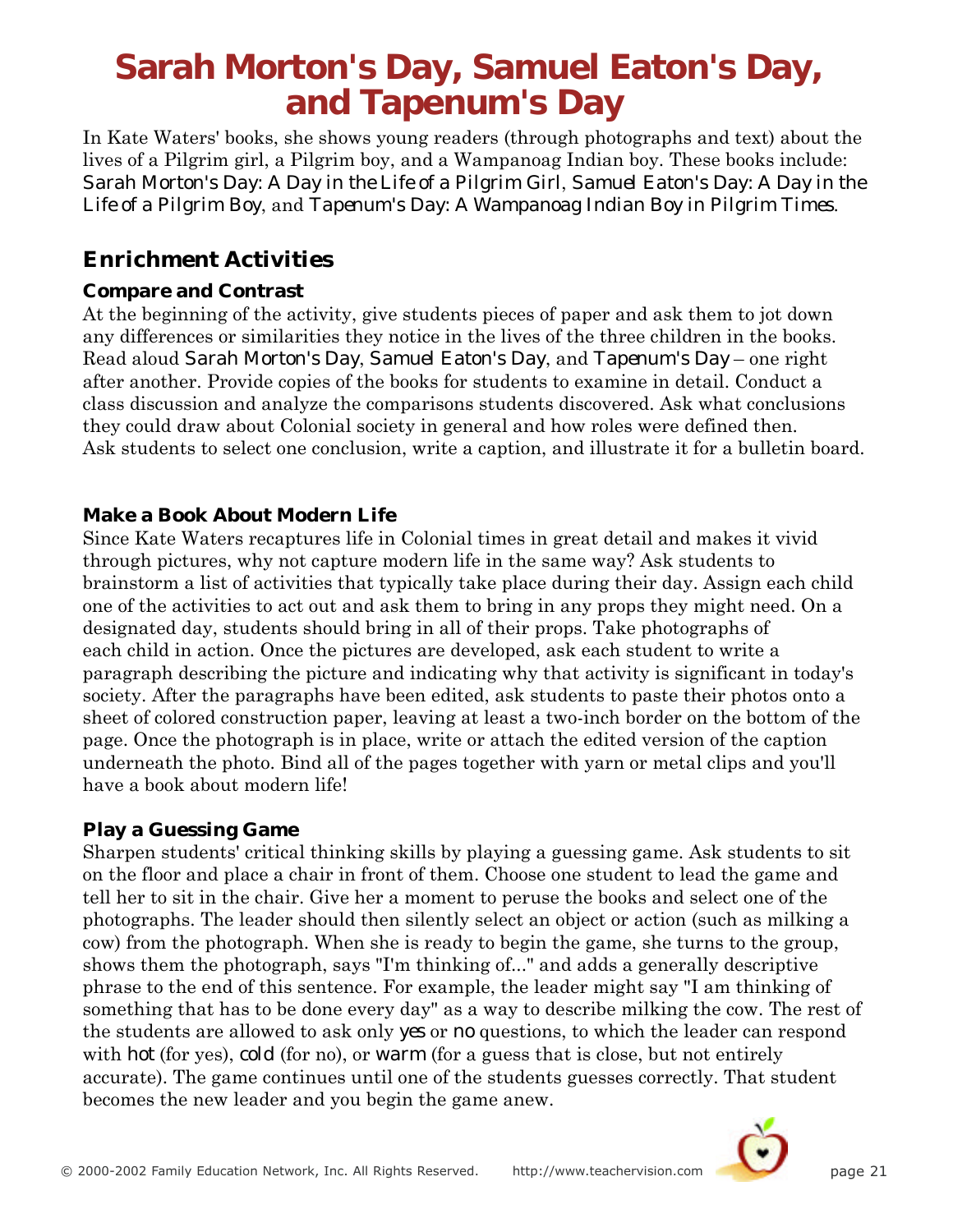# **Sarah Morton's Day, Samuel Eaton's Day, and Tapenum's Day, Cont'd**

#### **Explore Family Traditions**

Many families have their own idiosyncratic traditions that they follow each Thanksgiving. Define tradition for the students and ask them to share traditions practiced by their own families. Here's a story you might want to share with students to set the mood:

My friend Kathy always cooked her turkey in a roasting pan and put the legs and wings in a separate pan to cook. Each year her turkey was delicious, if a bit funny looking. One year, as the family gathered around the table, a guest had the nerve to ask why she cooked the turkey this way. Kathy replied,"Well, Mom always did it that way, so I learned it from her." Kathy's mother smiled and said she'd learned it from watching her mother cook turkeys when she was a little girl. When she heard all of this, Kathy's Grandma laughed out loud and said, "I cooked the turkey that way because my oven was too small for the turkey to fit any other way!"

Some traditions are funny, some are serious, and some are just for fun, but all of them are important. Ask your students why that may be. You may want to videotape or record the students describing their traditions and share that with other classes.

#### **Do a Food Experiment**

Have students research the type of food the Pilgrims brought on the *Mayflower* (use the Plimoth Plantation website) and ask students why the Pilgrims selected those foods. Do an experiment to allow your students to discover why the Pilgrims did not take along highly perishable items. Give each student several sheets of white paper. Allow students to choose any food they wish and leave it out, unrefrigerated, for a week. Make sure that the items are in tightly covered containers. The first day students should write a hypothesis about their food item: What do they think will happen by the end of the week? Underneath the hypothesis each student should draw the food item and write the date next to it. Each day, students should draw and describe the way the food item changes. At the end of the week, conduct a discussion about which foods decayed faster, why that might be, and ask students what they would take with them if they had to experience a journey similar to that of the *Mayflower*'s.

#### **Amuse Yourself on the** *Mayflower*

In another Kate Waters' book, *On the Mayflower: Voyage of the Ship's Apprentice and a Passenger Girl*, the hardships of life on board ship are described in detail. Often passengers did not have enough to eat, there was almost no privacy, and many people became sick and died. It took 66 days for the *Mayflower* to cross the Atlantic. Ask students to read the book and then imagine that they are children aboard the *Mayflower*. Have students write journal entries from the point of view of a passenger on the ship. Ask students to consider what kinds of games they would have made up to amuse themselves, and what emotions the passengers must have felt from the beginning of the journey until they saw land again. As an extension of the journal writing, break students into small groups and ask them to create a simple game that requires few materials beyond their imagination. Once each group has created a game and written down the instructions, ask them to teach it to the rest of the class. When all the games have been explained, allow the students to try each other's creations.

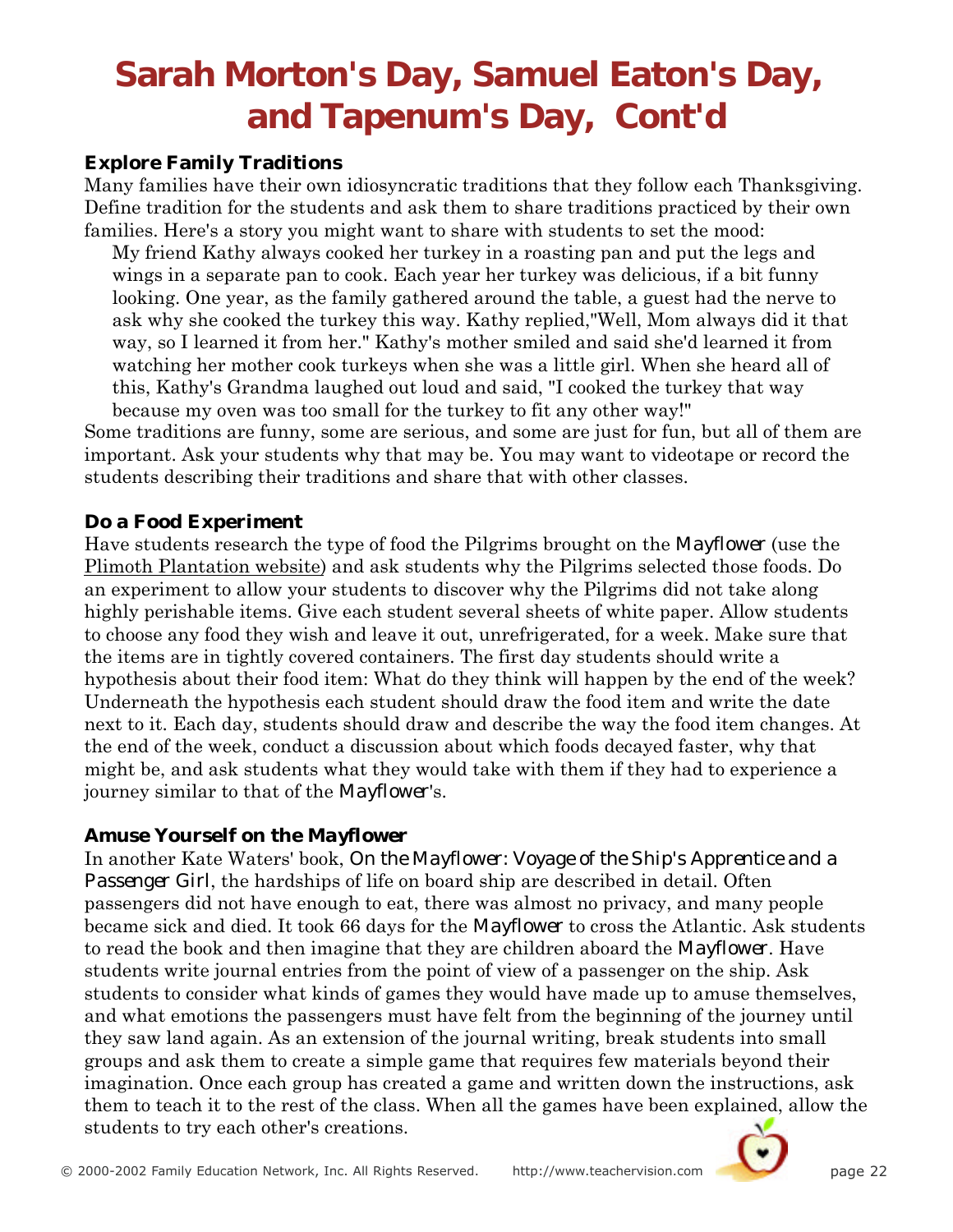# **Sarah Morton's Day, Samuel Eaton's Day, and Tapenum's Day, Cont'd**

### **Internet Resources**

#### **Kate Waters' Biography**

Grade Levels: Pre-K, Primary

Learn about Kate Waters' life in her own words on her website.

http://www.katewaters.com/

### **Virtual Tour of Plimoth Plantation**

Grade Levels: All See photos of reconstructed life in the 1627 village of Plimoth. This site is an outstanding source for information on Pilgrims and Wampanoags. http://www.plimoth.org/

### $\blacksquare$ **)** [II ]**p**  $\blacksquare$

Grade Levels: Primary, Intermediate, Middle, Secondary Learn about the Pilgrims by reading interviews with people portraying inhabitants of Plimoth and a Wampanoag. A section on daily life in the Plimoth Village details the clothing, learning, housing, games, and chores of Pilgrim and Wampanoag children. http://www.scholastic.com/teachers/activity/thanksgiving-feast-first-thanksgiving-activity

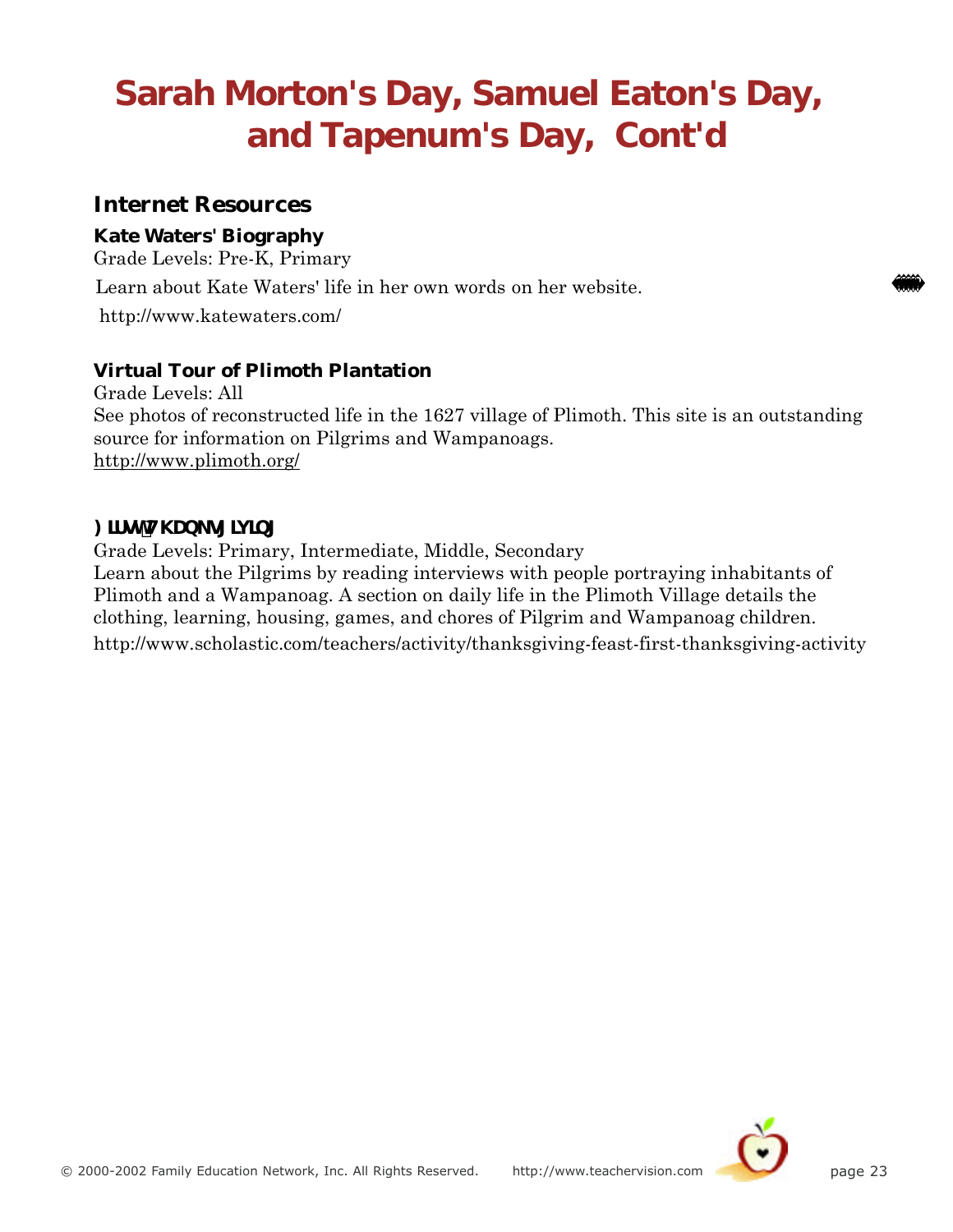# **Sarah Morton's Day, Samuel Eaton's Day, and Tapenum's Day Cont'd.**

### **Books by Kate Waters**

### *Lion Dancer: Ernie Wan's Chinese New Year*

Grade Levels: Primary, Intermediate

Six-year-old Ernie practices to perform his first Lion Dance on the Chinese New Year and the reader gets a close look at a Chinese household as the family supports Ernie's endeavors.

### *The Mysterious Horseman: An Adventure in Prairietown, 1836*

Grade Levels: Primary, Intermediate

Andrew McLure, a boy living in Prairietown (an imaginary pioneer town from the 19th century), overhears talk about a headless horseman and learns about Washington Irving's recently published *Legend of Sleepy Hollow*.

### *On the Mayflower: Voyage of the Ship's Apprentice & a Passenger Girl*

Grade Levels: Primary, Intermediate Separated from their families, the main characters, William and Ellen, take care of one another as best they can on the treacherous journey across the Atlantic.

### *Samuel Eaton's Day: A Day in the Life of a Pilgrim Boy*

Grade Levels: Primary, Intermediate

Through vivid photographs and text, the reader experiences the typical tasks in the life of a Pilgrim boy.

### *Sarah Morton's Day: A Day in the Life of a Pilgrim Girl*

Grade Levels: Primary, Intermediate Through vivid photographs and text, the reader experiences the typical tasks in the life of a Pilgrim girl.

### *The Story of the White House*

Grade Levels: Primary, Intermediate The text and photographs of this book capture fascinating pieces of history and trivia about the White House.

### *Tapenum's Day: A Wampanoag Indian Boy in Pilgrim Times*

Grade Levels: Primary, Intermediate

Before Tapenum can become a warrior, he must learn how to make arrows and how to be patient. Through vivid photographs and text, the reader experiences a typical day in the life of a Wampanoag boy during Colonial times.

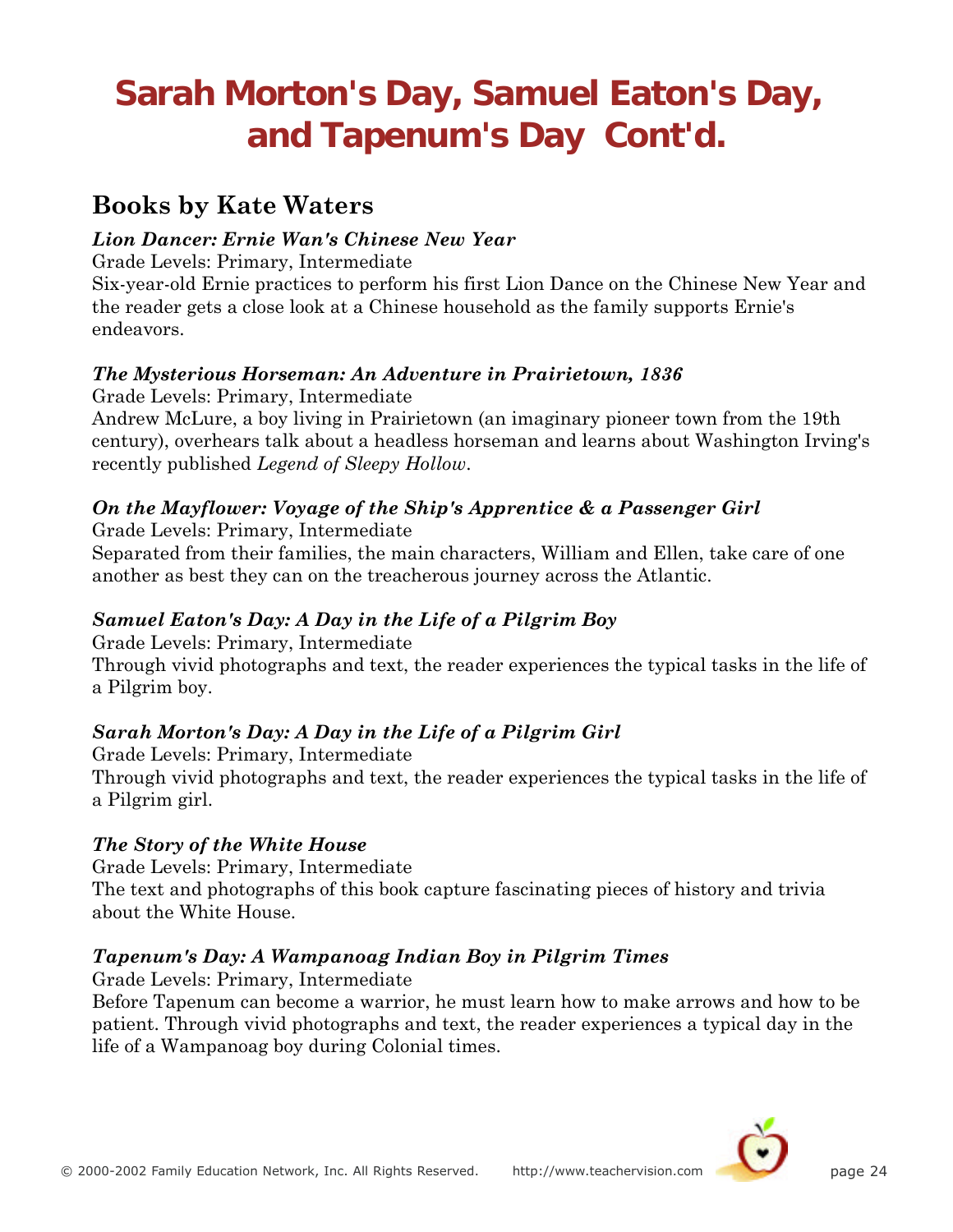Name Date

<span id="page-25-0"></span>

Use the decimeter below and measure how far the ant and butterfly have to travel to gather up a Thanksgiving dinner. (Round off your answer to the nearest whole number.)

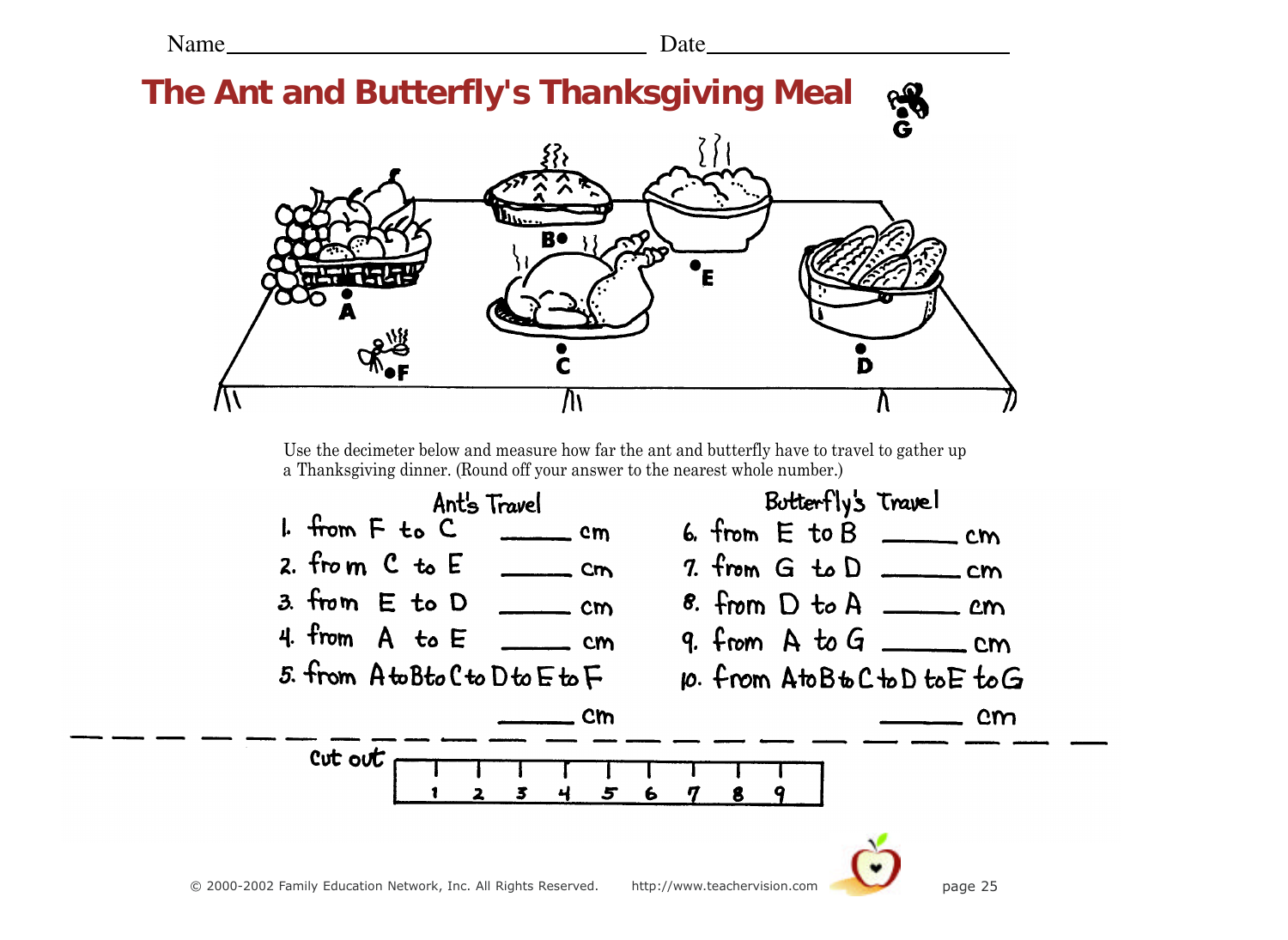## **Colorful Column Addition Turkey**

<span id="page-26-0"></span>Add the numerals. Use this color code for the feathers: If the answer contains a 1 , 3, or 7 in the One's place, color the feather orange. If the answer contains a 2 or 9 in the One's place, color the feather green. If the One's place has an 8, color it red.



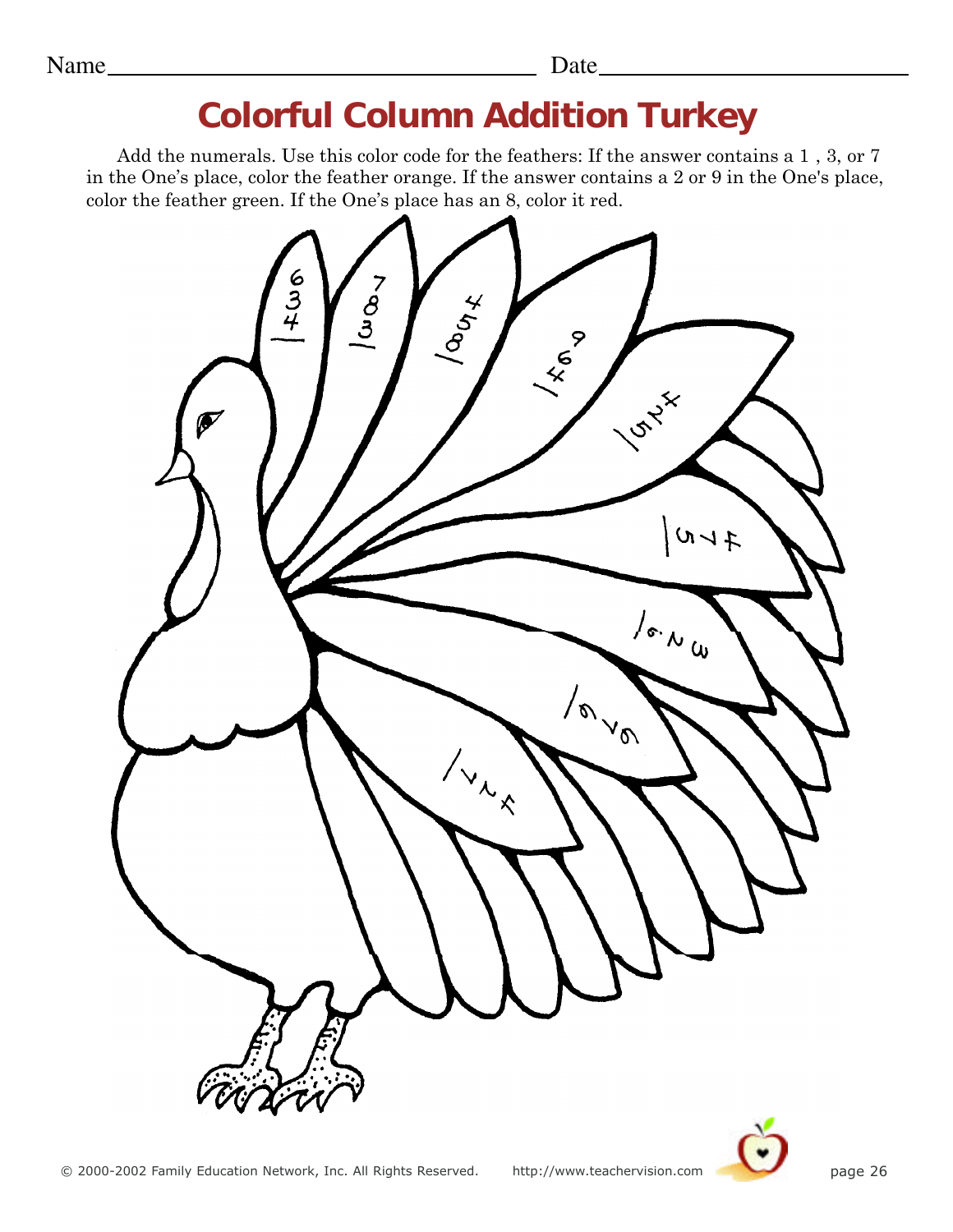## <span id="page-27-0"></span>**Missing Factor Coloring Problems**



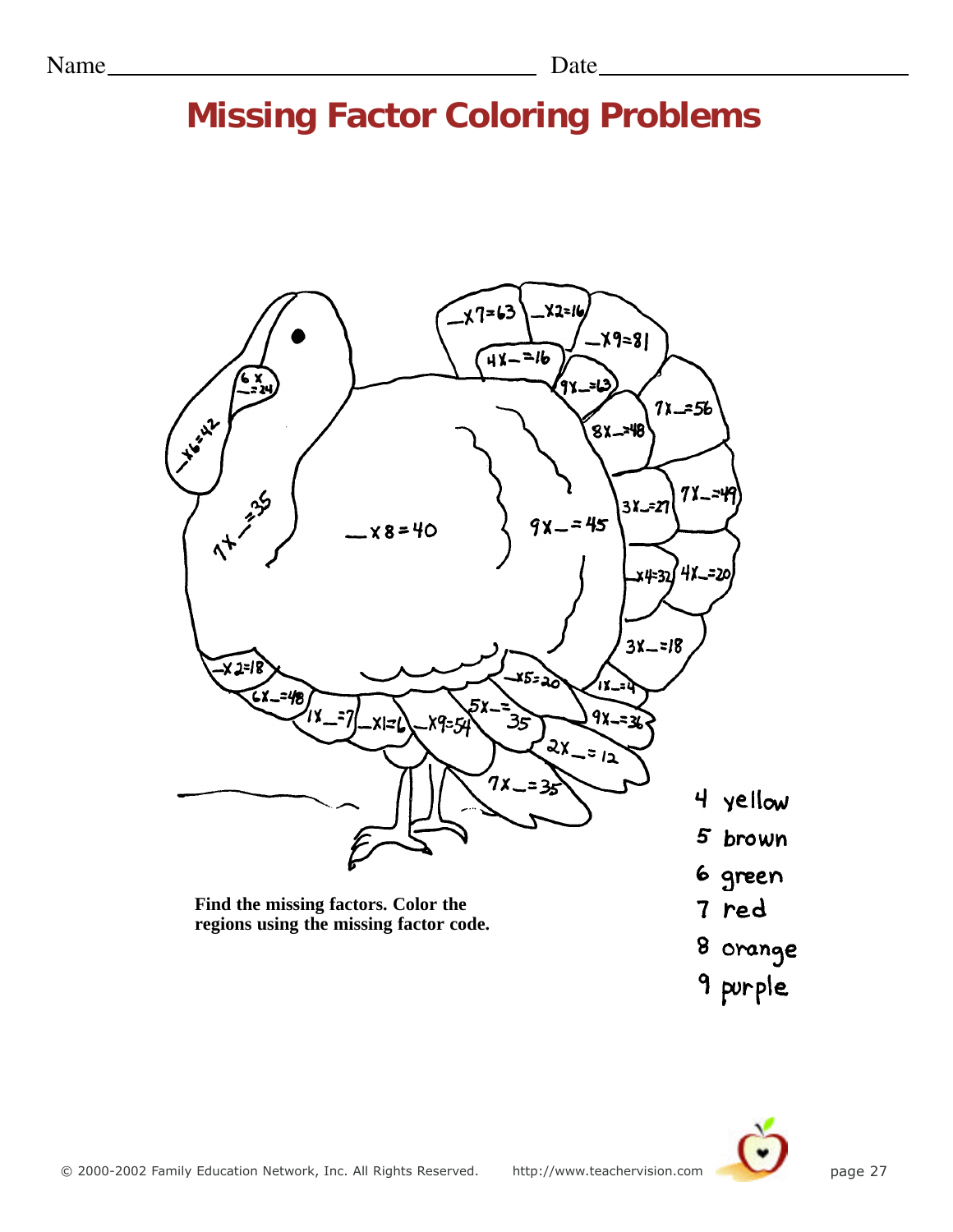### <span id="page-28-0"></span>Name Date Date Date

# **A Pet for Thanksgiving**

Solve this puzzle. Place a dot on the intersection of each pair of numbers. Then connect the dots. Label the dot with its letter.



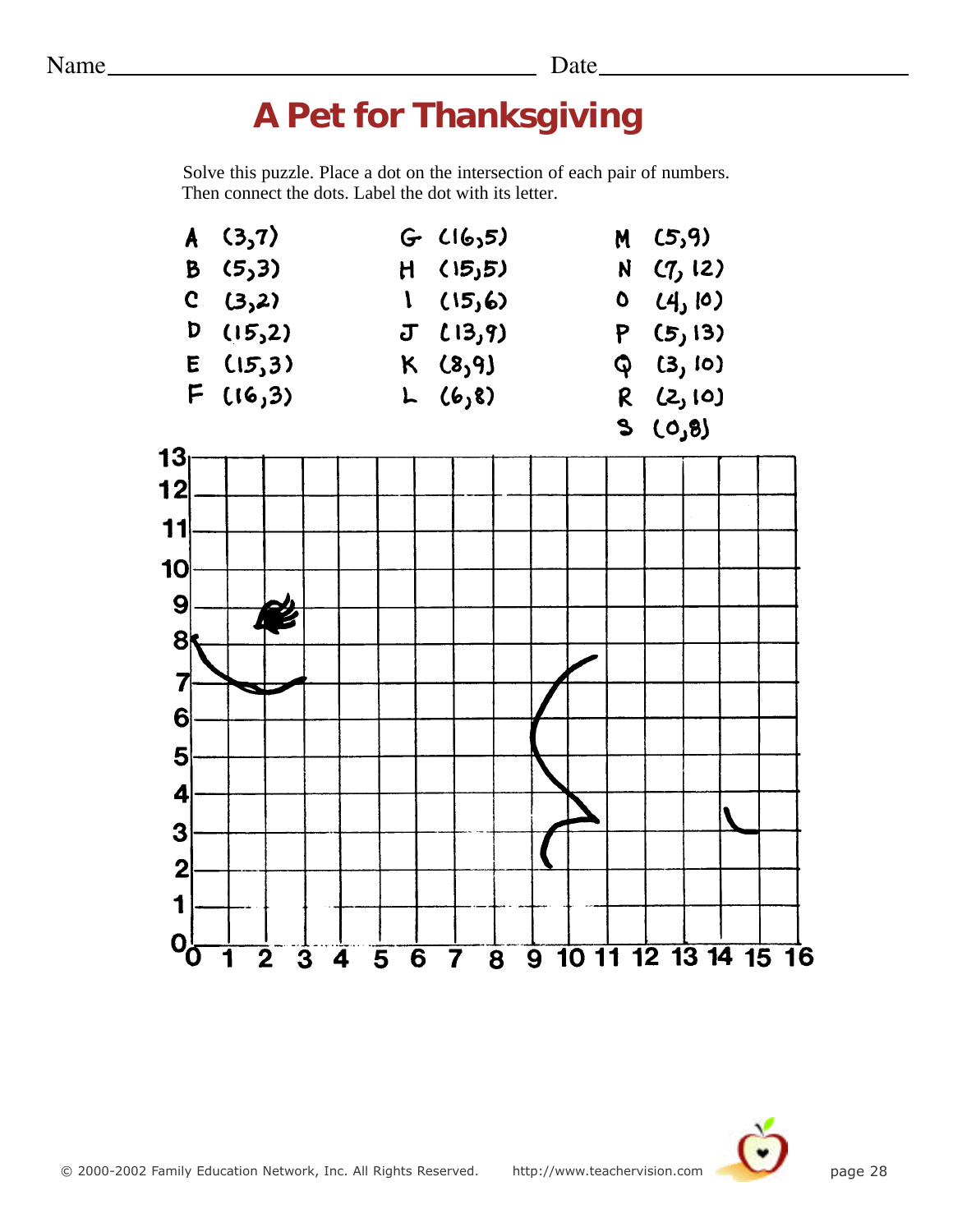### **Which Ones Are Your Turkey?**

Multiply each factor by the number given in the top cell.

<span id="page-29-0"></span>

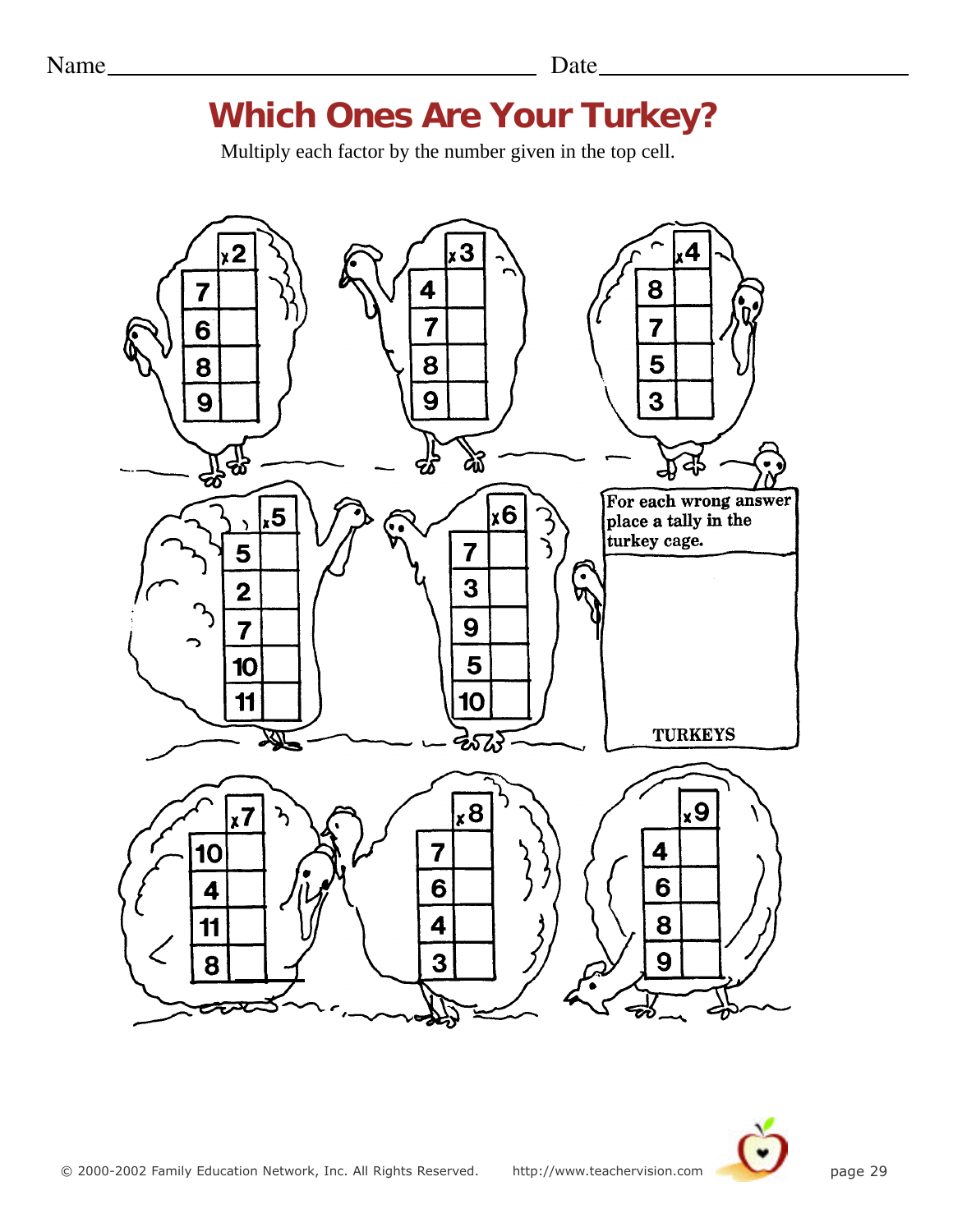### <span id="page-30-0"></span>Name Date Date Date

## **Indian Sign Language Chart**

Write a rebus story using the Indian pictures to help you. Then, cut the squares and make a set of flashcards. Learn the words for a Thanksgiving treat!



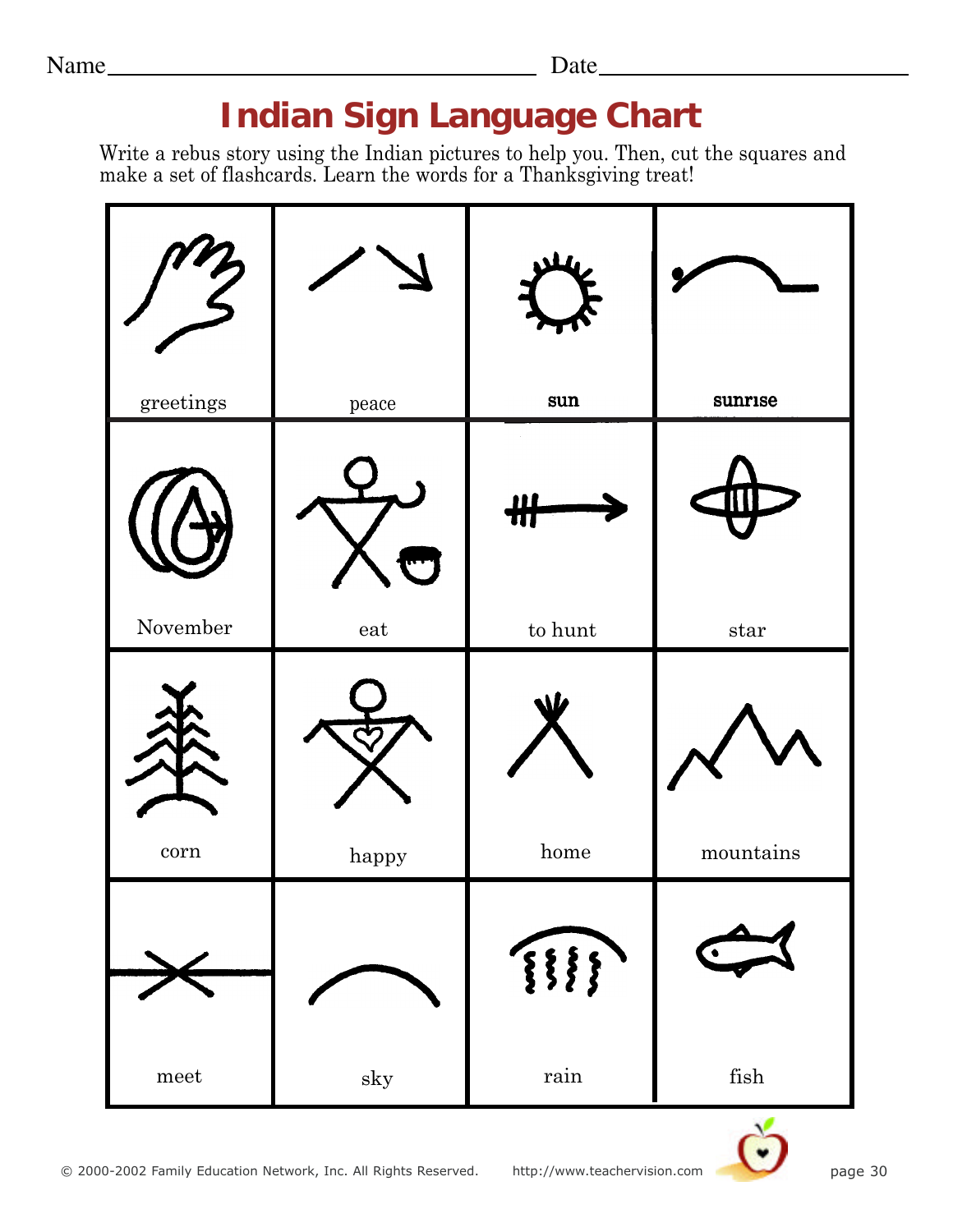# **Squanto and the Great Debate**

#### <span id="page-31-0"></span>**Overview**

Tisquantum – also known as Squanto – may be one of the most controversial historical figures associated with the Pilgrim settlement in Plymouth in the early 1620s. One question worth pursuing is whether or not he helped the English settlers at the expense of his own people.

#### **Objectives**

- The students will research Squanto's and the Pilgrims' relationships.
- The students will prepare statements to support the point of view assigned for a debate.
- The students will debate whether Squanto was a man of honor or an opportunist looking to better his position in life.

#### **Procedure**

- 1. Have students research the life of Squanto in relation to the early colonists.
- 2. Divide the class into two position groups: The pro-Squanto groups can begin formulating their position based on these facts:
	- He befriended the Pilgrims.
	- He taught settlers how to fish, catch eels, and work the land.
	- He acted as an interpreter and guide to the colonists.
	- He negotiated a peace treaty between Massasoit and the Wampanoag Indians and John Carver and the Pilgrims.
	- He is credited with saving the Pilgrims from severe famine.

The anti-Squanto groups can build their case against the integrity of Squanto based on these theories:

- He abused his position of authority for his own gain.
- He threatened the Indians.
- He suggested the Pilgrims would release the plague against the Indians.
- He became corrupted by power.
- He hid from the Indians when Massasoit demanded that Squanto be turned over to him for execution.

#### **Uncover more about Squanto and Thanksgiving VmgYUfWJb[ Th Y=bMTbYH'**

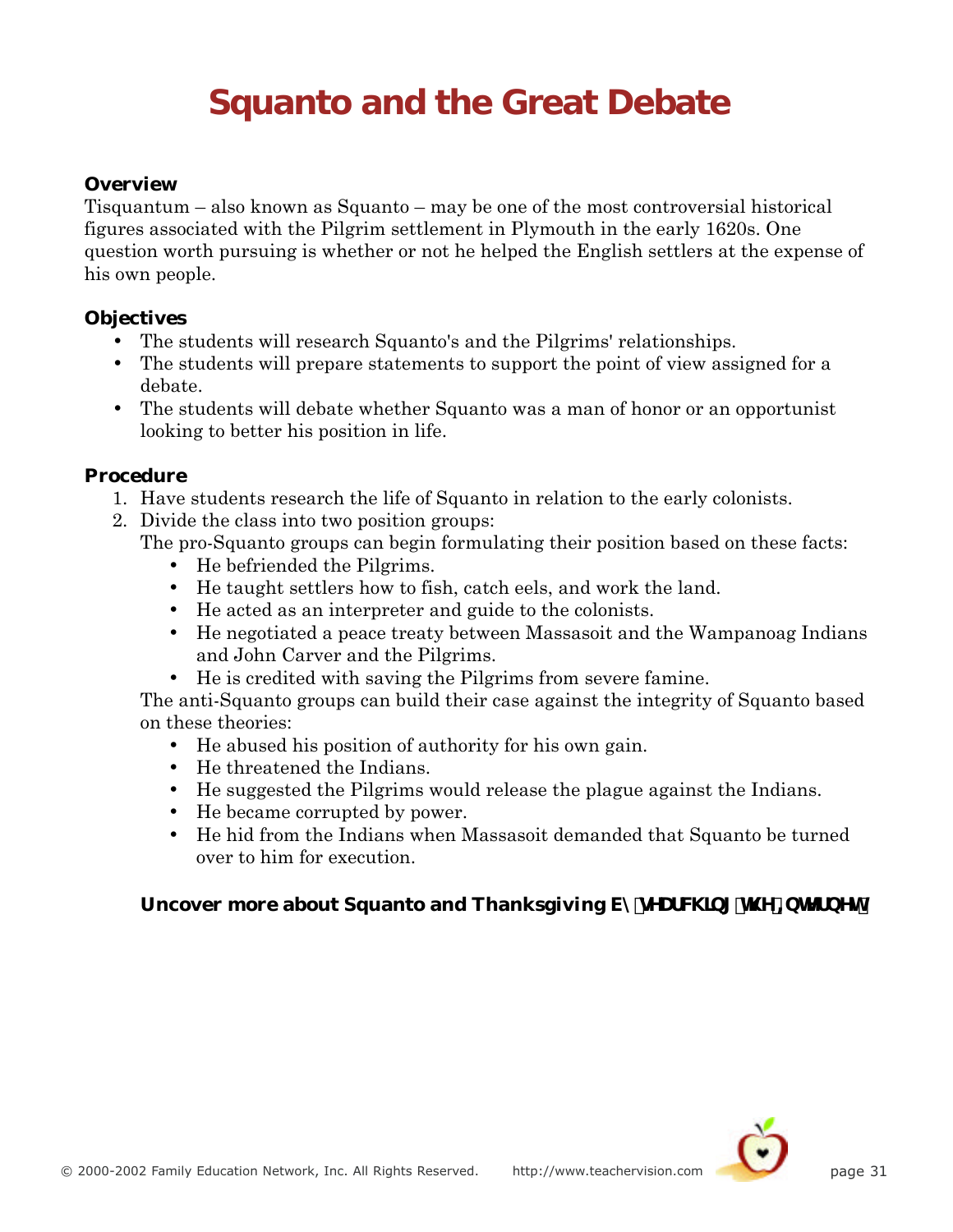# **Squanto and the Great Debate, Cont'd**

**Read about debating techniques: : fYUh8YVUng fi!%&L** www.teachervision.fen.com/public-speaking/printable/2587.html """""; fYUhA Uh '8YVUh<sup>y</sup>@Ygggcbgff!%&L www.teachervision.fen.com/math/printable/2661.html <sup>..........</sup>@]bW`b!8ci [`UgGlmY8YVUhYDfcWXi fY' 3. www.teachervision.fen.com/us-civil-war/lesson-plan/2543.html

3. Hold a debate.

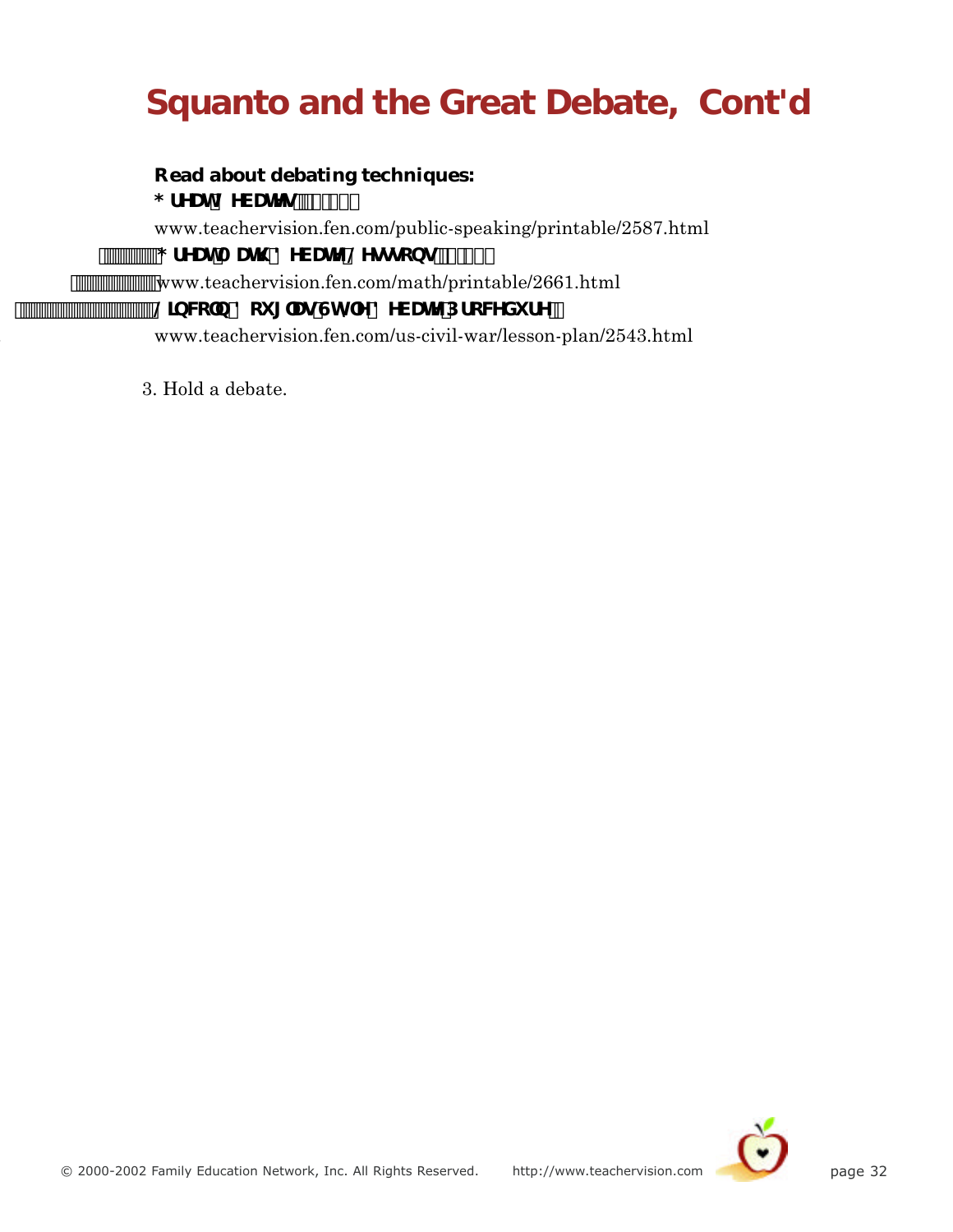# <span id="page-33-0"></span>**Thanksgiving Match-Up and Vocabulary**

I. Find the match. Write the letter on the line.

| Find the match. Write the letter on the line. |                                                       |
|-----------------------------------------------|-------------------------------------------------------|
| 1. the Pilgrims' boat ________                | A. home, family, and friends                          |
| 2. the Pilgrims' friends                      | B. December, January, February                        |
| 3. fall                                       | C. fourth Thursday in November                        |
| 4. winter $\frac{1}{2}$                       | D. Indians                                            |
|                                               | E. the Mayflower                                      |
|                                               | F. turkey, stuffing, potatoes, corn, beans, apple pie |
| $7.$ woods $\equiv$                           | G. many trees                                         |
| 8. gravy $\frac{ }{ }$                        | H. September, October, November                       |
| 9. I am thankful for my _______               | I. sauce for meat or turkey                           |
|                                               |                                                       |

II. Draw a circle around the word that does not belong with the other words in each line.

| 1. spring    | fall      | September    | summer       |
|--------------|-----------|--------------|--------------|
| 2. October   | Thursday  | November     | December     |
| 3. Pilgrims  | Americans | England      | Indians      |
| 4. holiday   | corn      | beans        | pumpkin      |
| 5. Halloween | Mayflower | Thanksgiving | Columbus Day |
| 6. cold      | hot       | happy        | warm         |
| 7. king      | church    | school       | house        |
| 8. train     | boat      | jet          | water        |

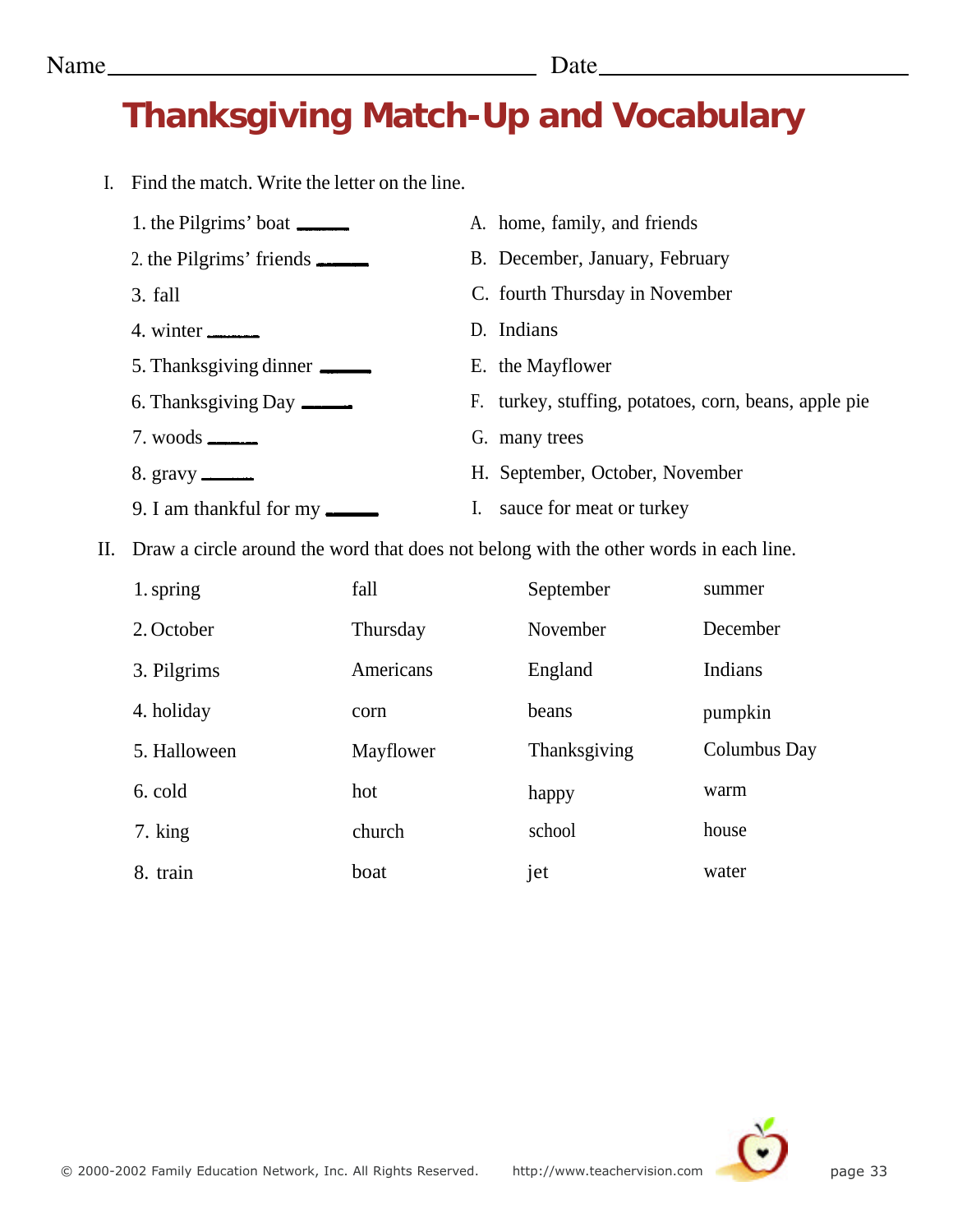# **Thanksgiving Questions**

<span id="page-34-0"></span>Answer in complete sentences.

1. Where did the Pilgrims come from?

The Pilgrims came from England.

- 2. What did the Pilgrims want?
- 3. Did many Pilgrims died the first winter?
- 4. Who came to visit in the spring?
- 6. What did the Indians show the Pilgrims?
- 6. What did the Pilgrims build?
- 7. Whom did the Pilgrims invite to the Thanksgiving dinner?
- 8. What did the Indians bring to the dinner?
- 9. What else did they eat?

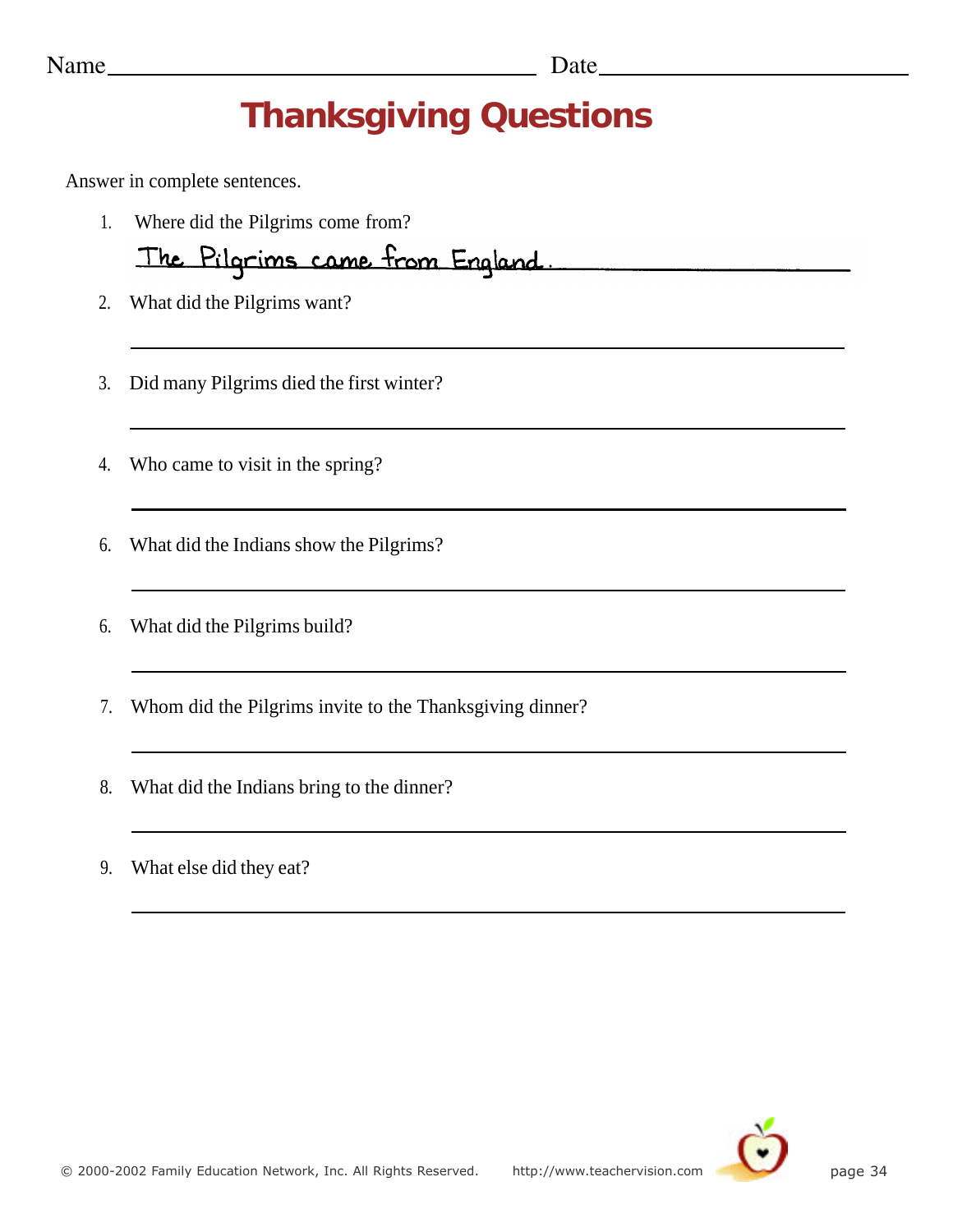# **The Mayflower Compact**

<span id="page-35-0"></span>On Sept. 6, 1620, the *Mayflower*, a sailing vessel of about 180 tons, started her memorable voyage from Plymouth, England, with about 100<sup>1</sup> pilgrims aboard, bound for Virginia to establish a private permanent colony in North America. Arriving at what is now Provincetown, Mass., on Nov. 11 (Nov. 21, new-style calendar), 41 of the passengers signed the famous "Mayflower Compact" as the boat lay at anchor in that Cape Cod harbor. A small detail of the pilgrims, led by William Bradford, assigned to select a place for permanent settlement, landed at what is now Plymouth, Mass., on Dec. 21  $(n.s.).$ 

The text of the compact follows:

In the name of God, Amen. We, whose names are underwritten, the Loyal Subjects of our dread Sovereign Lord, King James, by the Grace of God, of Great Britain, France and Ireland, King, Defender of the Faith, &c.

Having undertaken for the Glory of God, and Advancement of the Christian Faith, and the Honour of our King and Country, a voyage to plant the first colony in the northern Parts of Virginia; do by these Presents, solemnly and mutually in the Presence of God and one of another, covenant and combine ourselves together into a civil Body Politick, for our better Ordering and Preservation, and Furtherance of the Ends aforesaid; And by Virtue hereof to enact, constitute, and frame, such just and equal Laws, Ordinances, Acts, Constitutions and Offices, from time to time, as shall be thought most meet and convenient for the General good of the Colony; unto which we promise all due Submission and Obedience.

In Witness whereof we have hereunto subscribed our names at Cape Cod the eleventh of November, in the Reign of our Sovereign Lord, King James of England, France and Ireland, the eighteenth, and of Scotland the fifty-fourth. Anno Domini, 1620.

John Carver Digery Priest William Brewster Edmund Margesson John Alden George Soule James Chilton Francis Cooke Moses Fletcher John Ridgate

Christopher Martin William Mullins Thomas English John Howland Stephen Hopkins Edward Winslow Gilbert Winslow Miles Standish Richard Bitteridge Francis Eaton

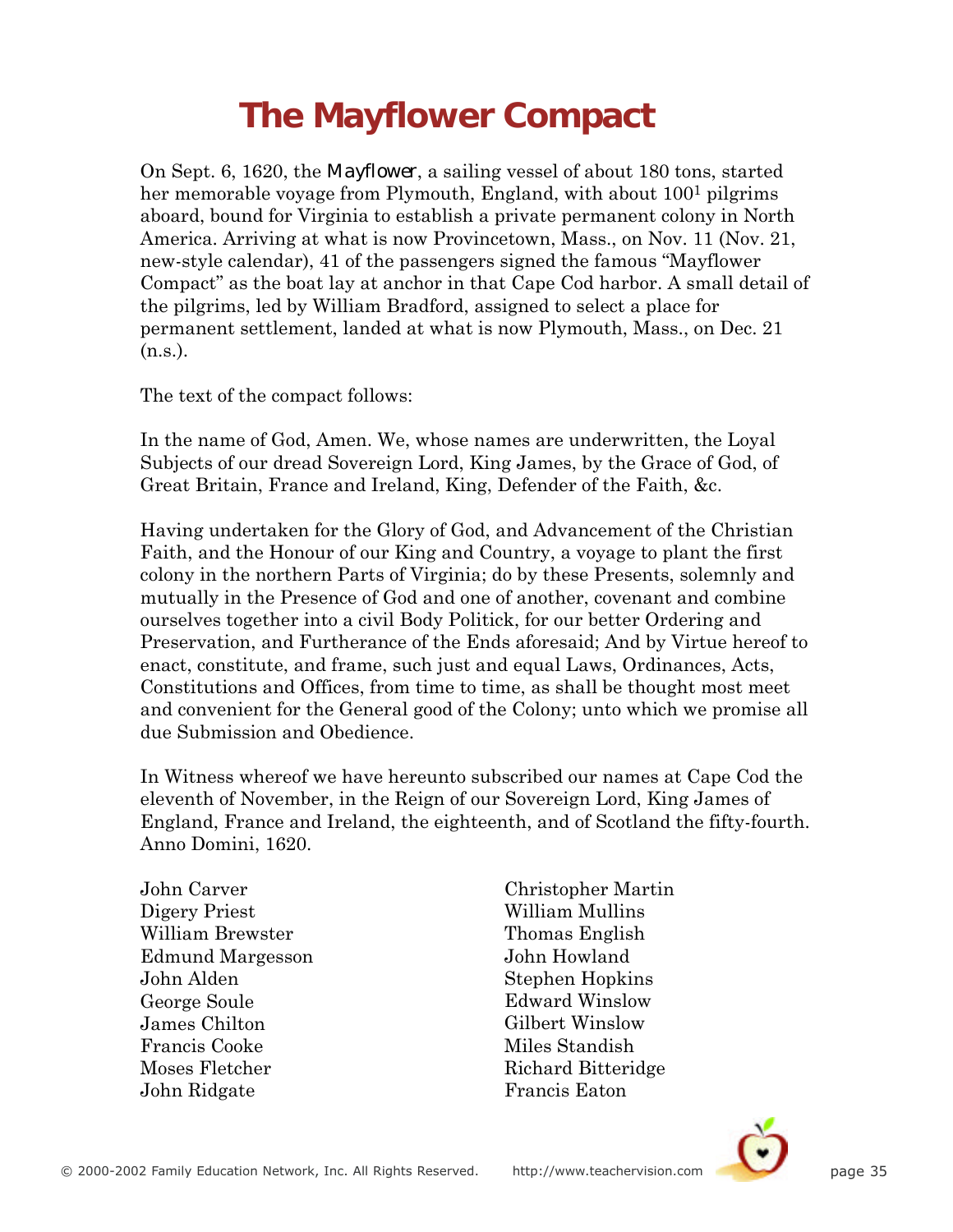## **The Mayflower Compact, Cont'd**

John Tilly John Billington Thomas Tinker Samuel Fuller Richard Clark John Allerton Richard Warren Edward Liester William Bradford Thomas Williams Isaac Allerton

Peter Brown John Turner Edward Tilly John Craxton Thomas Rogers John Goodman Edward Fuller Richard Gardiner William White Edward Doten

1 Historians differ as to whether 100, 101, or 102 passengers were aboard.

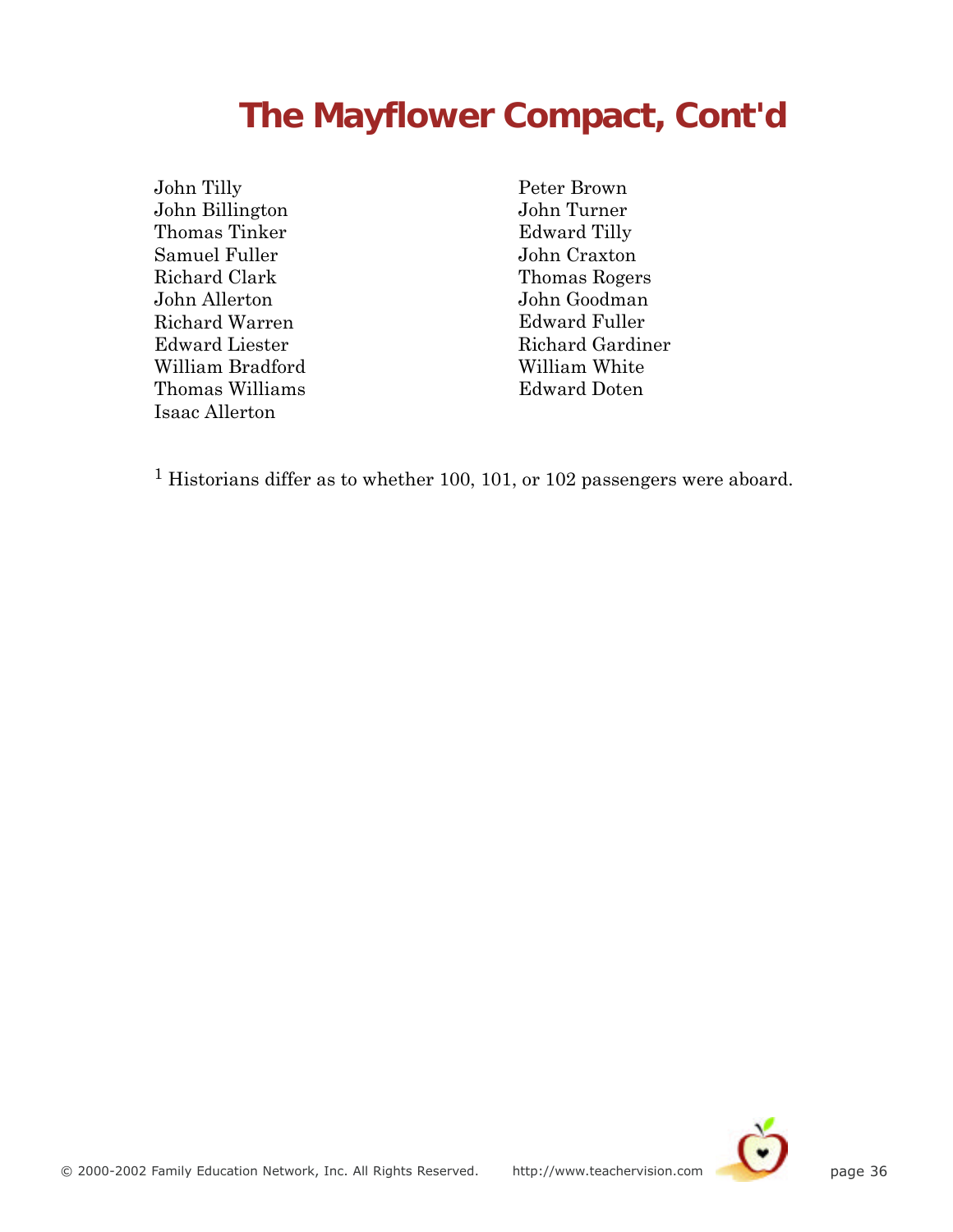# **Turkey Factq**

- <span id="page-37-0"></span>• At one time, the turkey and the bald eagle were each considered as the national symbol of America. Benjamin Franklin was one of those who argued passionately on behalf of the turkey. Franklin felt the turkey, although "vain and silly," was a better choice than the bald eagle, whom he felt was "a coward."
- According to the U.S. Department of Agriculture, more than 45 million turkeys are cooked and eaten in the U.S. at Thanksgiving—that's one-sixth of all turkeys sold in the U.S. each year. American percapita consumption of turkeys soared from 8.3 pounds in 1975 to 18.5 pounds in 1999; the number dropped to 13.8 pounds in 2007.
- $\hat{A}$ n 2011, more than 248 million turkeys were expected to be raised with an average liveweight per bird of 28 pounds with nearly 6 billion pounds of turkey processed.
- In 2002, retail sales of turkey was approximately \$3.6 billion. In 2010, sales reached \$4.37 billion.
- Age is a determining factor in taste. Old, large males are preferable to young toms (males) because tom meat is stringy. The opposite is true for females: old hens are tougher birds.
- A turkey under 16 weeks of age is called a *fryer*, while a young *roaster* is five to seven months old.
- Turkeys are the only breed of poultry native to the Western Hemisphere.
- Turkeys have great hearing, but no external ears. They can also see in color, and have excellent visual acuity and a wide field of vision (about 270 degrees), which makes sneaking up on them difficult. However, turkeys have a poor sense of smell (what's cooking?), but an excellent sense of taste.
- Domesticated turkeys cannot fly. Wild turkeys, however, can fly for short distances at speeds up to 55 miles per hour. They can also reach speeds of 25 miles per hour on the ground.
- Turkeys sometimes spend the night in trees.
- Turkeys can have heart attacks: turkeys in fields near the Air Force test areas over which the sound barrier was broken were known to drop dead from the shock of passing jets.
- **###\*** The ballroom dance known as the Turkey Trot was named for the short, jerky steps a turkey makes.

 $\ddot{\phantom{0}}$ © 2000-2002 Family Education Network, Inc. All Rights Reserved. http://www.teachervision.com page 37